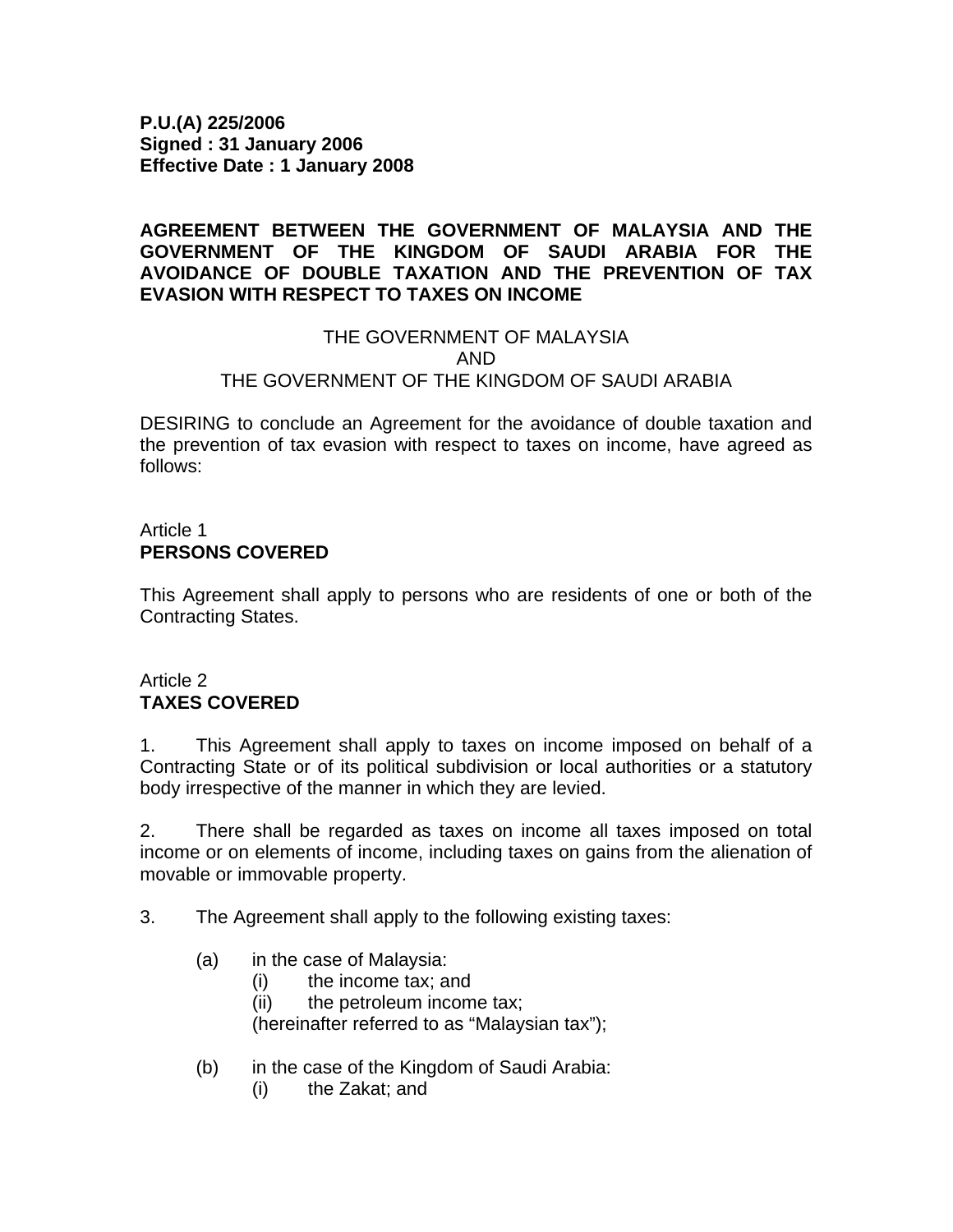$(ii)$  the income tax including the natural gas investment tax; (hereinafter referred to as the "Saudi tax").

4. The provisions of this Agreement shall also apply to any identical or substantially similar taxes which are imposed after the date of signature of this Agreement in addition to, or in place of, the existing taxes. The competent authorities of the Contracting States shall notify each other of any significant changes that have been made in their respective taxation laws.

#### Article 3 **GENERAL DEFINITIONS**

1. For the purposes of this Agreement, unless the context otherwise requires:

- (a) the term "Malaysia" means the territories of the Federation of Malaysia, the territorial waters of Malaysia and the sea-bed and subsoil of the territorial waters, and includes any area extending beyond the limits of the territorial waters of Malaysia, and the seabed and subsoil of any such area, which has been or may hereafter be designated under the laws of Malaysia and in accordance with international law as an area over which Malaysia has sovereign rights for the purposes of exploring and exploiting the natural resources, whether living or non-living;
- (b) the term "Kingdom of Saudi Arabia" means the territory of the kingdom of Saudi Arabia which also includes the area outside the territorial waters, where the Kingdom of Saudi Arabia exercises its sovereign and jurisdictional rights in its waters, sea-bed, subsoil and natural resources by virtue of its law and international law;
- (c) the terms "a Contracting State" and "the other Contracting State" means Malaysia or the Kingdom of Saudi Arabia as the context requires;
- (d) the term "person" includes an individual, a company or any other body of persons, including the State, its political subdivisions or local authorities, statutory bodies, trusts and foundations;
- (e) the term "company" means any body corporate or any entity which is treated as a body corporate for tax purposes;
- (f) the terms "enterprise of a Contracting State" and "enterprise of the other Contracting State" mean respectively an enterprise carried on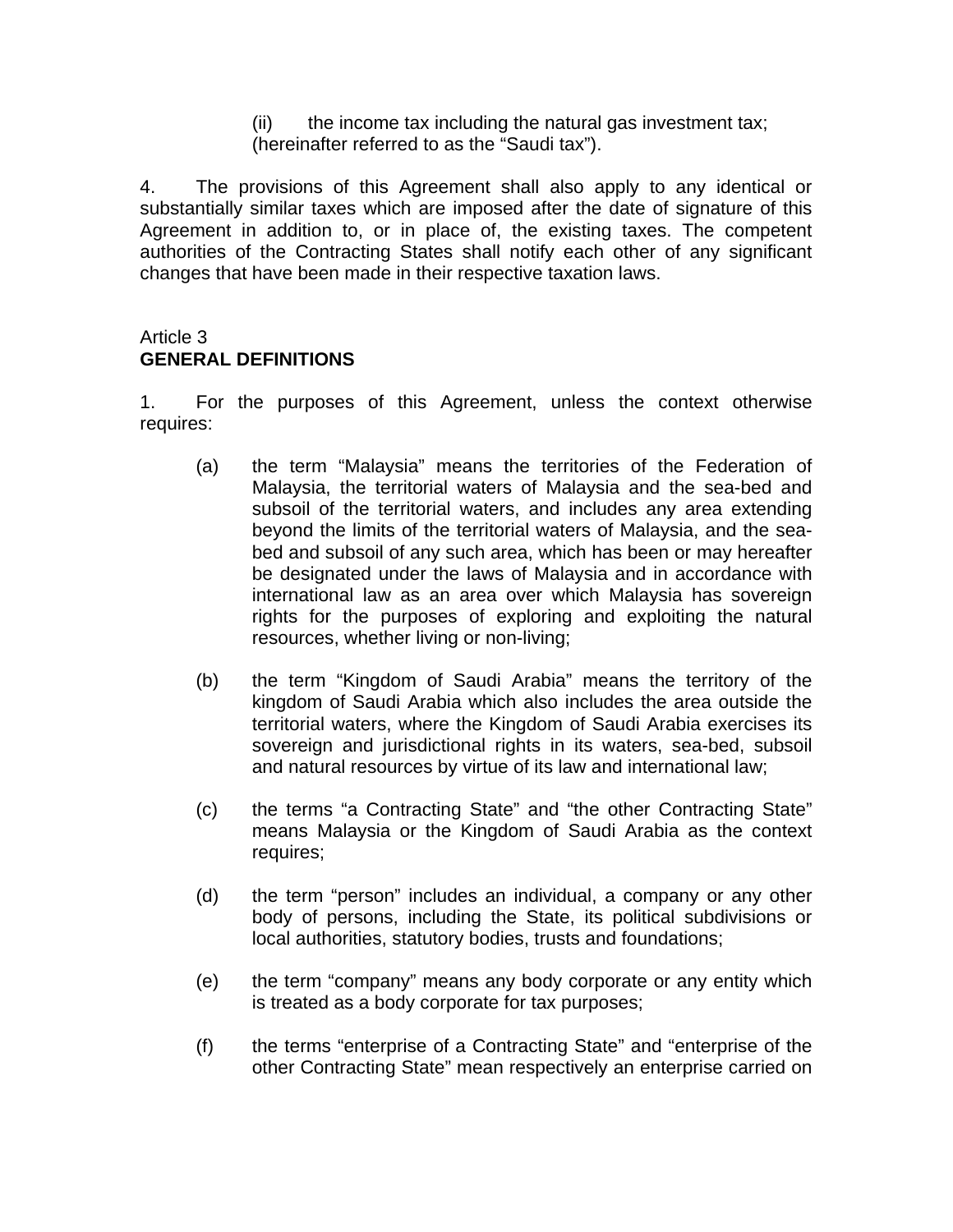by a resident of a Contracting State and an enterprise carried on by a resident of the other Contracting State;

- (g) the term "national" means:
	- (i) any individual possessing the nationality of Saudi Arabia or citizenship of Malaysia;
	- (ii) any legal person, partnership or association deriving its status as such from the laws in force in a Contracting State;
- (h) the term "international traffic" means any transport by a ship or aircraft operated by an enterprise which has its place of effective management in a Contracting State, except when the ship or aircraft is operated solely between places in the other Contracting State;
- (i) the term "competent authority" means:
	- (i) in the case of Malaysia, the Minister of Finance or his authorised representative; and
	- (ii) in the case of the Kingdom of Saudi Arabia, the Ministry of Finance represented by the Minister of Finance or his authorised representative.

2. As regards the application of this Agreement at any time by a Contracting State, any term not defined therein shall, unless the context otherwise requires, have the meaning that it has at that time under the law of that State for the purposes of the taxes to which this Agreement applies, any meaning under the applicable tax laws of that State prevailing over a meaning given to the term under other laws of that State.

### Article 4 **RESIDENT**

1. For the purposes of this Agreement, the term "resident of a Contracting State" means any person who, under the laws and regulations of that State, is liable to tax therein by reason of his domicile, residence, place of management or any other criterion of a similar nature, and also includes that State, any political subdivision, local authority or a statutory body thereof.

2. Where by reason of the provisions of paragraph 1 an individual is a resident of both Contracting States, then his status shall be determined as follows: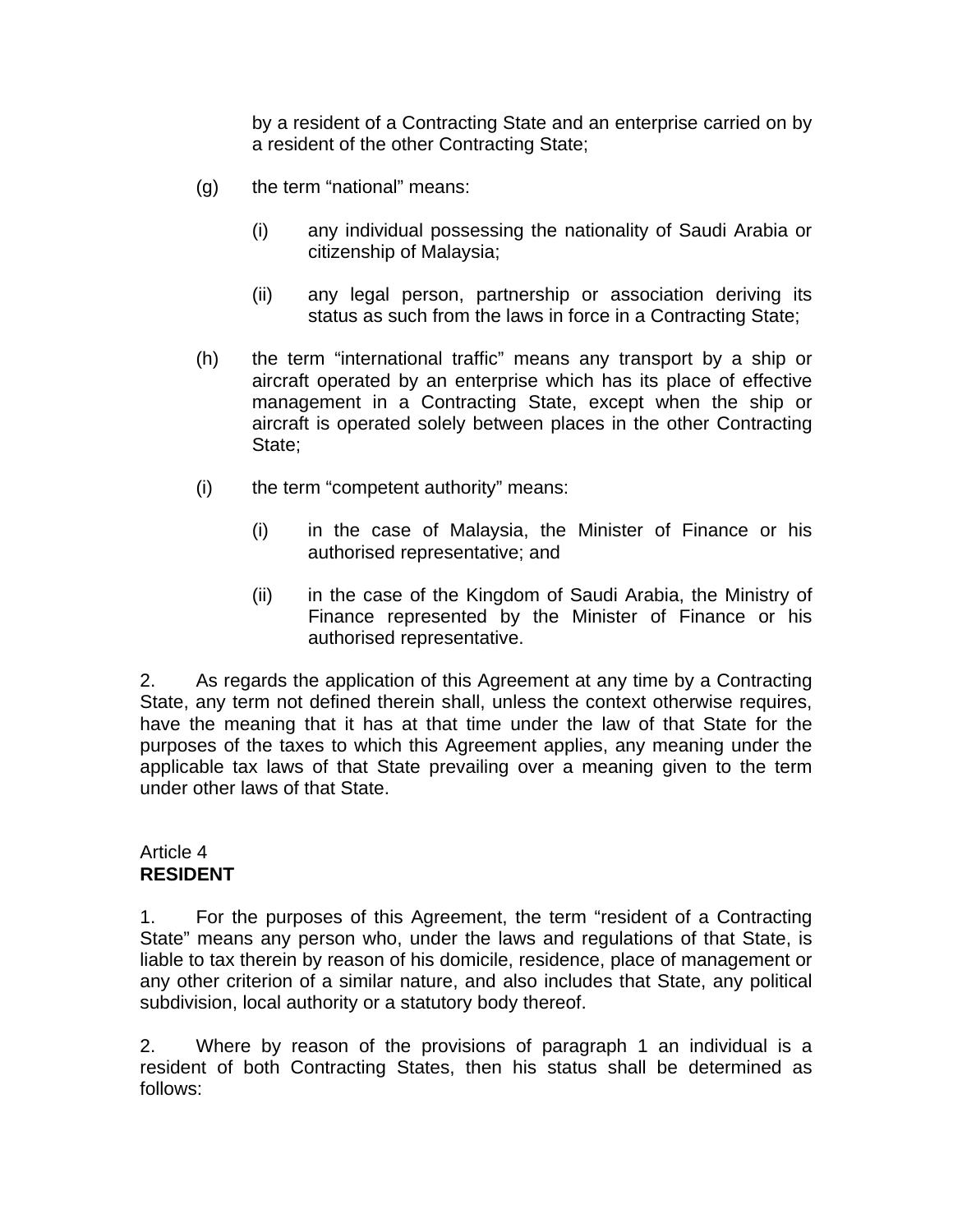- (a) he shall be deemed to be a resident only of the State in which he has a permanent home available to him; if he has a permanent home available to him in both States, he shall be deemed to be a resident only of the State with which his personal and economic relations are closer (centre of vital interests);
- (b) if the State in which he has his centre of vital interests cannot be determined, or if he has not a permanent home available to him in either State, he shall be deemed to be a resident only of the State in which he has an habitual abode;
- (c) if he has an habitual abode in both States or in neither of them, he shall be deemed to be a resident only of the State of which he is a national;
- (d) if he is a national of both States or of neither of them, the competent authorities of the Contracting States shall settle the question by mutual agreement.

3. Where by reason of the provisions of paragraph 1 of this Article a person other than an individual is a resident of both Contracting States, then it shall be deemed to be a resident of the State in which its place of effective management is situated.

### Article 5 **PERMANENT ESTABLISHMENT**

1. For the purposes of this Agreement, the term "permanent establishment" means a fixed place of business through which the business of an enterprise is wholly or partly carried on.

- 2. The term "permanent establishment" includes especially:
	- (a) a place of management;
	- (b) a branch;
	- (c) an office;
	- (d) a factory;
	- (e) a workshop; and
	- (f) any place of extraction of natural resources.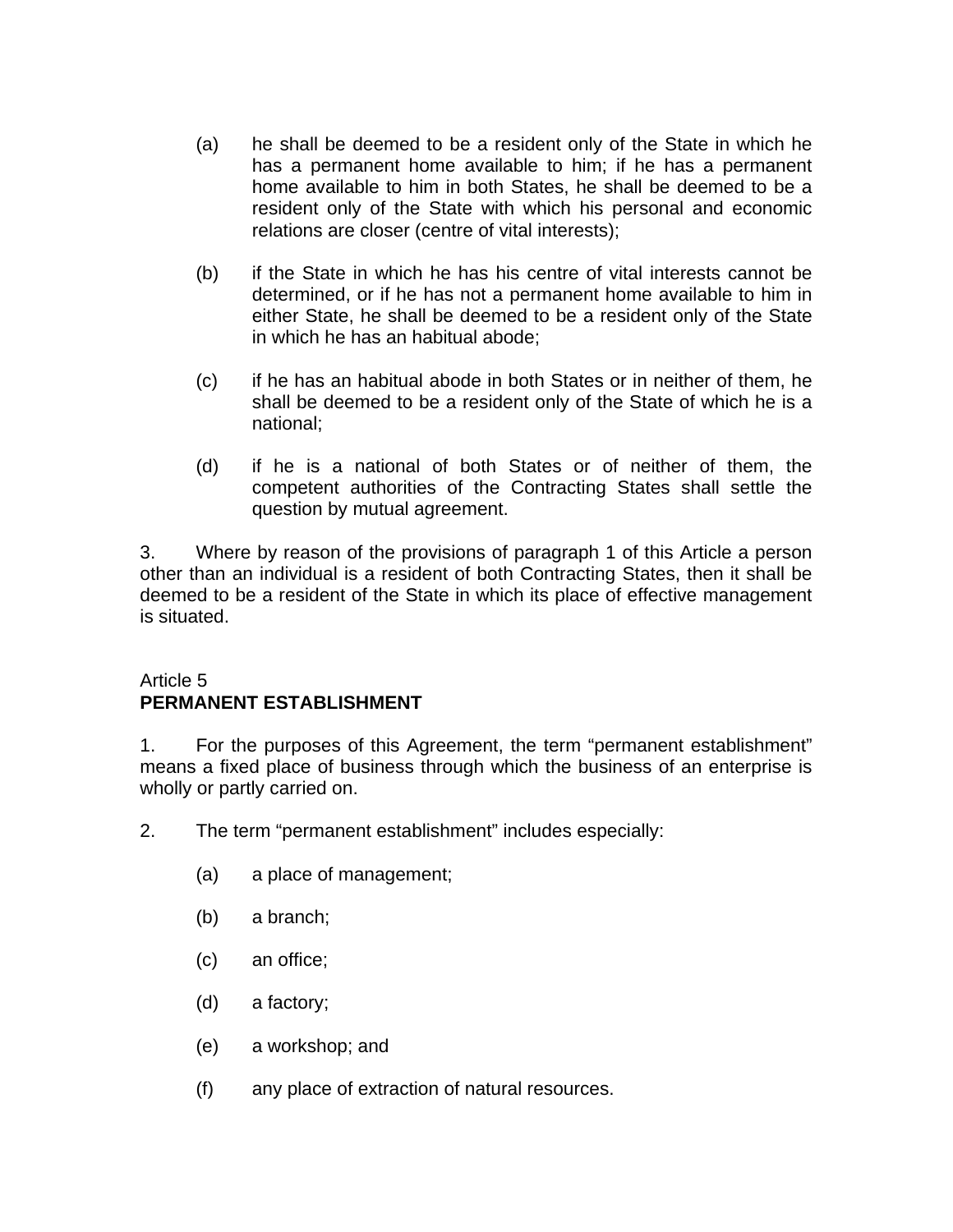- 3. The term "permanent establishment" also includes:
	- (a) a building site, a construction, assembly or installation project, or supervisory activities, in connection therewith, but only where such site, project or activities continue for a period of more than six months;
	- (b) the furnishing of services, including consultancy services, by an enterprise through employees or other personnel engaged by the enterprise for such purpose, but only where activities of that nature continue (for the same or a connected project) within the country for a period or periods aggregating more than six months within any twelve-month period.

4. Notwithstanding the preceding provisions of this Article, a permanent establishment does not include a fixed place of business used only for one or more of the following:

- (a) the use of facilities for the sole purpose of storage, display or delivery of goods or merchandise belonging to the enterprise;
- (b) the maintenance of a stock of goods or merchandise belonging to the enterprise for the sole purpose of storage, display or delivery;
- (c) the maintenance of a stock or merchandise belonging to the enterprise for the sole purpose of processing by another enterprise;
- (d) the maintenance of a fixed place of business for the sole purpose of purchasing goods or merchandise, or of collecting information for the enterprise;
- (e) the maintenance of a fixed place of business for the sole purpose of advertising, submitting data, conducting scientific research for the enterprise, or any similar activity is such activity is of preparatory or auxiliary nature.

5. Notwithstanding the provisions of paragraphs 1 and 2, where a person – other than an agent of an independent status to whom paragraph 7 applies – is acting in one of the State on behalf of an enterprise of the other State, that enterprise shall be deemed to have a permanent establishment in the firstmentioned State in respect of any activities which that person undertakes for the enterprise if the person:

(a) has, and habitually exercises in the first-mentioned State an authority to conclude contracts in the name of the enterprise,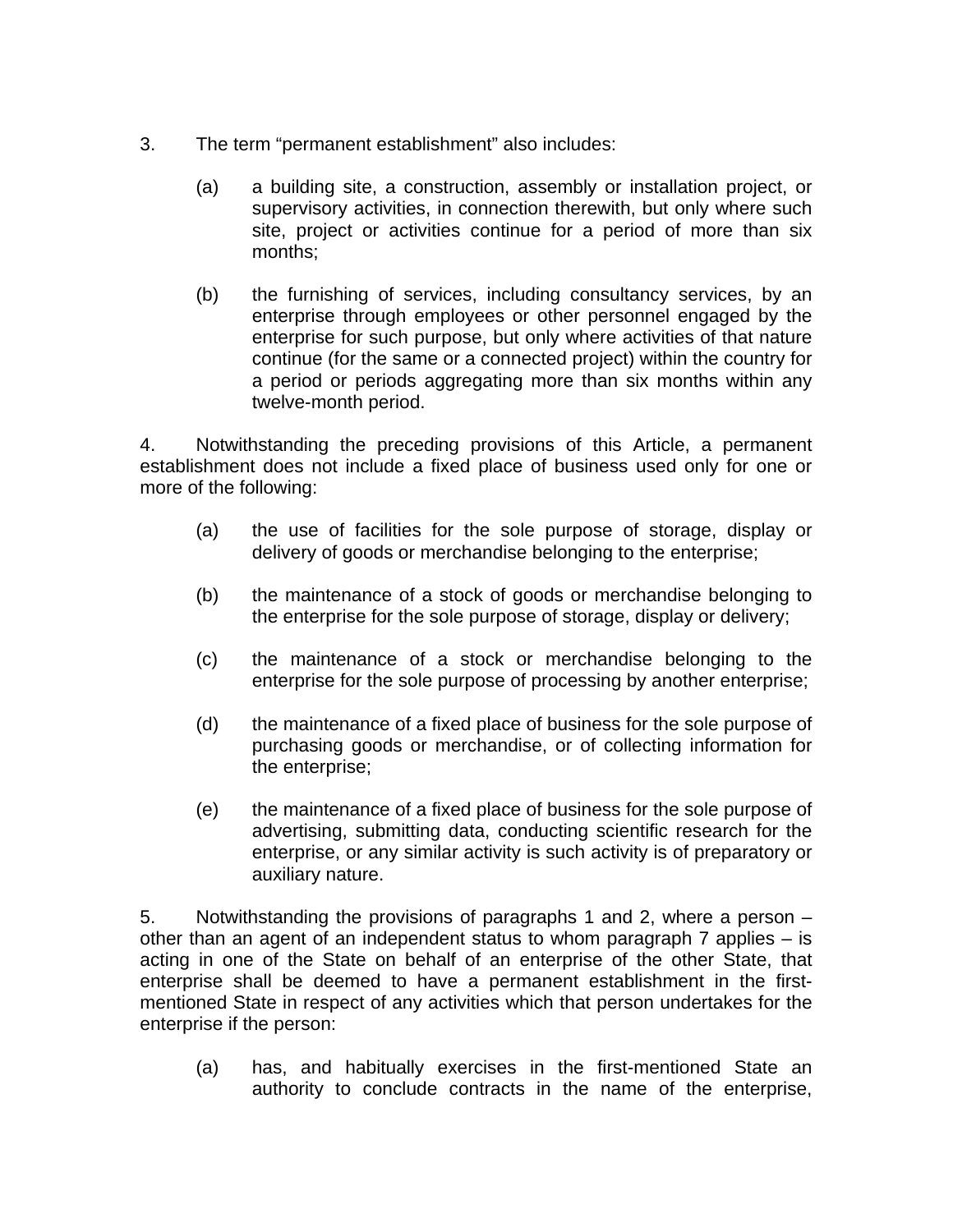unless the activities of such person are limited to those mentioned in paragraph 4 which, if exercised through a fixed place of business, would not make this fixed place of business a permanent establishment under the provisions of that paragraph; or

(b) has no such authority, but habitually maintains in the firstmentioned State a stock of goods or merchandise belonging to the enterprise from which he regularly fills orders and delivers goods or merchandise on behalf of the enterprise.

6. An enterprise of a Contracting State shall not be deemed to have a permanent establishment in the other Contracting State merely because it carries on business in that other State through a broker, general commission agent or any other agent of an independent status, where such persons are acting in the ordinary course of their business.

7. The fact that a company which is a resident of a Contracting State controls or is controlled by a company which is a resident of the other Contracting State, or which carries on business in that other State (whether through a permanent establishment or otherwise), shall not of itself constitute either company a permanent establishment of the other.

# Article 6 **INCOME FROM IMMOVABLE PROPERTY**

1. Income derived by a resident of a Contracting State from immovable property (including income from agriculture or forestry) situated in the other Contracting State may be taxed in that other State.

2. The term "immovable property" shall have the meaning provided for in the laws and regulations of the Contracting State in which the property in question is situated. This term shall in any case include property accessory to immovable property, livestock and equipment used in agriculture and forestry, rights to which the provisions of general law respecting landed property apply, usufruct of immovable property and rights to variable or fixed payments as consideration for the working of, or the right work, mineral deposits, sources and other natural resources. Ships, boats and aircraft shall not be regarded as immovable property.

3. The provisions of paragraph 1 shall apply to income derived from the direct use, letting, or use in any other form of immovable property.

4. The provisions of paragraphs 1 and 3 shall also apply to the income from immovable property of an enterprise and to income from immovable property used for the performance of independent personal services.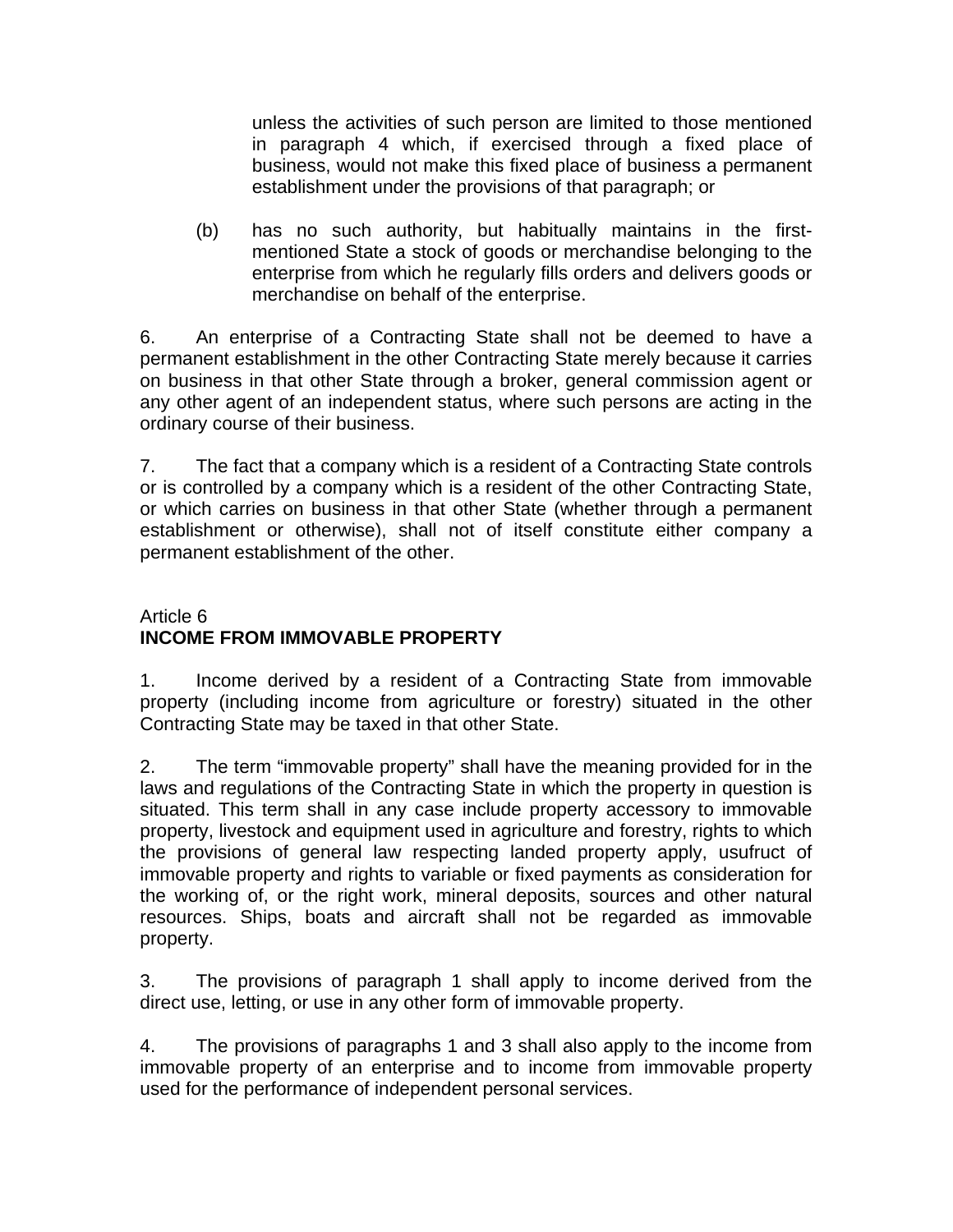#### Article 7 **BUSINESS PROFITS**

1. The profits of an enterprise of a Contracting State shall be taxable only in that State unless the enterprise carries on business in the other Contracting State through a permanent establishment situated therein. If the enterprise carries on business as aforesaid, the profits of the enterprise may be taxed in the other State but only so much of them as is attributable to that permanent establishment.

2. Subject to the provisions of paragraph 3, where an enterprise of a Contracting State carries on business in the other Contracting State through a permanent establishment situated therein, there shall in each Contracting State be attributed to that permanent establishment the profits which it might be expected to make if it were a distinct and separate enterprise engaged in the same or similar activities under the same or similar conditions and dealing wholly independently with the enterprise of which it is a permanent establishment.

3. In the determination of the profits of a permanent establishment, there shall be allowed as deductions expenses which are incurred for the purposes of the business of the permanent establishment, including executive and general administrative expenses so incurred, whether in the State in which the permanent establishment is situated or elsewhere. However, no such deduction shall be allowed in respect of amounts, if any, paid (otherwise than towards reimbursement of actual expenses) by the permanent establishment to the head office of the enterprise or any of its other offices, by way of royalties, fees or other similar payments in return for the use of patents or other rights, or by way of commission, for specific services performed or for management, or, except in the case of a banking enterprise, by way of income from debt-claims on moneys lent to such permanent establishment. Likewise, no account shall be taken, in the determination of the profits of a permanent establishment, for amounts charged (otherwise than towards reimbursement of actual expenses), by the permanent establishment to the head office of the enterprise or any of its other offices, by way of royalties, fees or other similar payments in return for the use of patents or other rights, or by way of commission for specific services performed or for management or, except in the case of a banking enterprise, by way of income from debt-claims on moneys lent to the head office of the enterprise or any of its other offices.

4. No profits shall be attributed to a permanent establishment by reason of the mere purchase by that permanent establishment of goods or merchandise for the enterprise.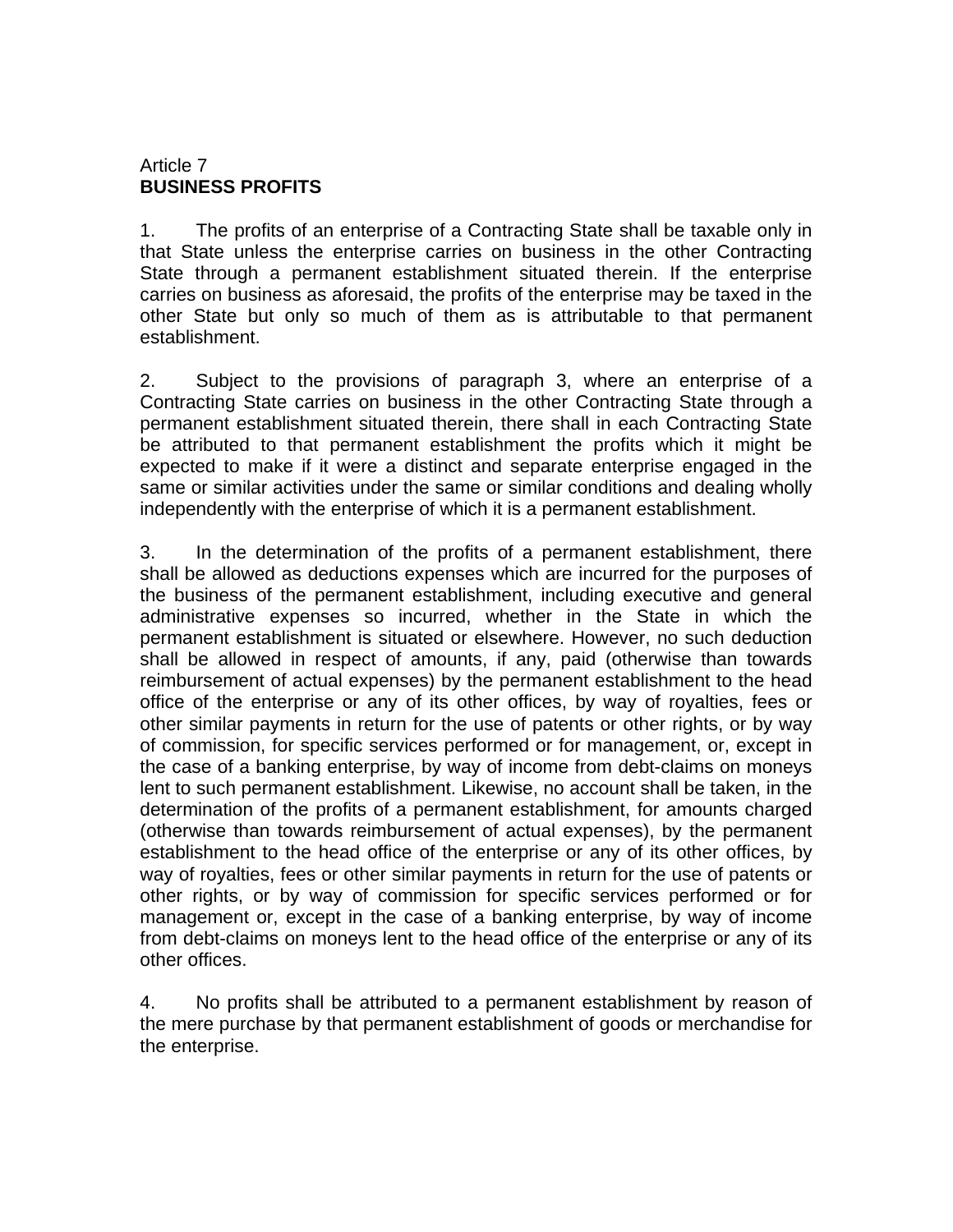5. For the purposes of the preceding paragraphs, the profits to be attributed to the permanent establishment shall be determined by the same method year by year unless there is good and sufficient reason to the contrary.

6. Where profits include items of income which are dealt with separately in other Articles of this Agreement, then the provisions of those Articles shall not be affected by the provisions of this Article.

# Article 8 **SHIPPING AND AIR TRANSPORT**

1. Profits from the operation of ships or aircraft in international traffic shall be taxable only in the Contracting State in which the place of effective management of the enterprise is situated.

2. If the place of effective management of a shipping enterprise is aboard a ship, then it shall be deemed to be situated in the Contracting State of which the operator of the ship is a resident.

3. The provisions of paragraph 1 shall also apply to profits from the participation in a pool, a joint business or an international operating agency.

# Article 9 **ASSOCIATED ENTERPRISES**

- 1. Where
	- (a) an enterprise of a Contracting State participates directly or indirectly in the management, control or capital of an enterprise of the other Contracting State; or
	- (b) the same persons participate directly or indirectly in the management, control or capital of an enterprise of a Contracting State and an enterprise of the other Contracting State,

and in either case conditions are made or imposed between the two enterprises in their commercial or financial relations which differ from those which would be made between independent enterprises, then any profits which would, but for those conditions, have accrued to one of the enterprises, but, by reason of those conditions, have not so accrued, may be included in the profits of that enterprise and taxed accordingly.

2. Where a Contracting State includes in the profits of an enterprise of that State – and taxes accordingly – profits on which an enterprise of the other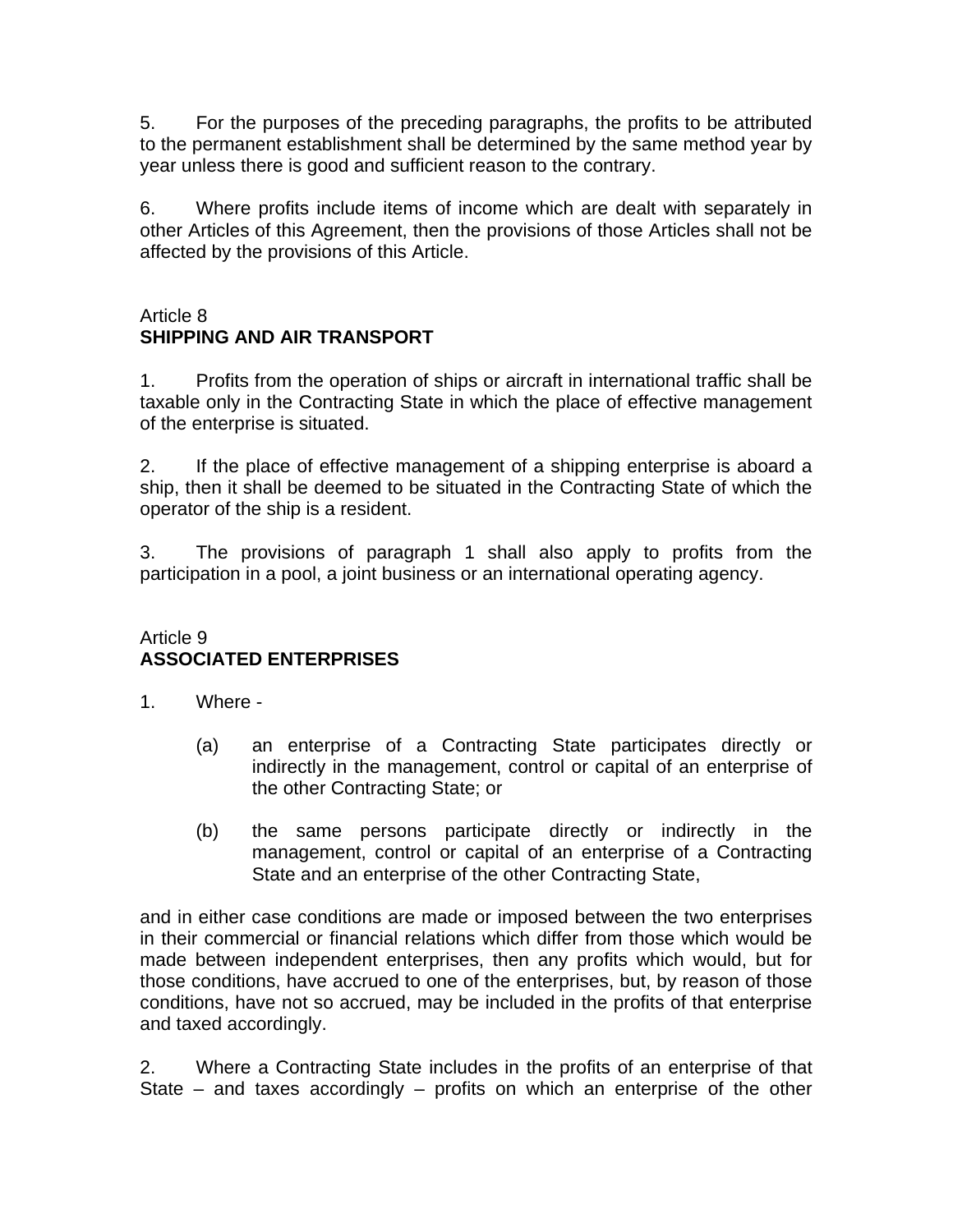Contracting State has been charged to tax in that other State and the profits so included are profits which would have accrued to the enterprise of the first mentioned State if the conditions made between the two enterprises had been those which would have been made between independent enterprises, then that other State shall make an appropriate adjustment to the amount of the tax charged therein on those profits. In determining such adjustment, due regard shall be had to the other provisions of this Agreement and the competent authorities of the Contracting States shall if necessary consult each other.

### Article 10 **DIVIDENDS**

1. Dividends paid by a company which is a resident of a Contracting State to a resident of the other Contracting State may be taxed in that other State.

2. However, such dividends may also be taxed in the Contracting State of which the company paying the dividends is a resident and according to the laws of that State, but if the beneficial owner of the dividends is a resident of the other Contracting State, the tax so charged shall not exceed 5 percent of the gross amount of the dividends. This paragraph shall not affect the taxation of the company in respect of the profits out of which the dividends are paid.

3. The term "dividends" as used in this Article means income from shares "jouissance" shares or "jouissance" rights, mining shares, founders' shares or other rights not being debt-claims, participating in profits, as well as income from other corporate rights which is subjected to the same taxation treatment as income from shares by the laws of the State of which the company making the distribution is a resident.

4. The provisions of paragraphs 1 and 2 shall not apply if the beneficial owner of the dividends, being a resident of a Contracting State, carries on business in the other Contracting State, of which the company paying the dividends is a resident, through a permanent establishment situated therein, or performs in that other State independent personal services from a fixed base situated therein, and the holding in respect of which the dividends are paid is effectively connected with such permanent establishment or fixed base. In such case the provisions of Article 7 or Article 14, as the case may be, shall apply.

5. Where a company which is a resident of a Contracting State derives profits or income from the other Contracting State, that other State may not impose any tax on the dividends paid by the company, except insofar as such dividends are paid to a resident of that other State or insofar as the holding in respect of which the dividends are paid is effectively connected with a permanent establishment or a fixed base situated in that other State, nor subject the company's undistributed profits to a tax on the company's undistributed profits,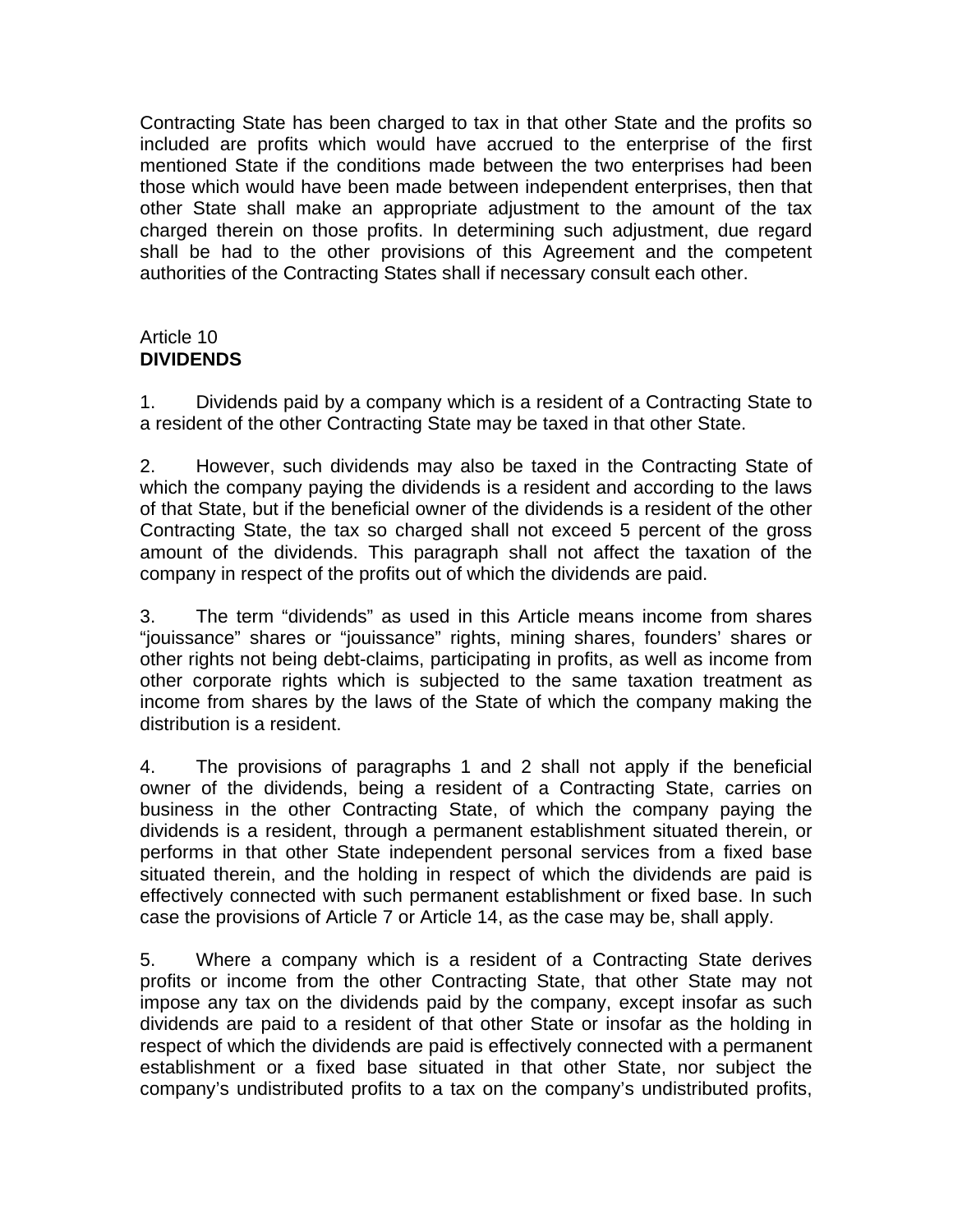even if the dividends paid or the undistributed profits consist wholly or partly of profits or income arising in such other State.

### Article 11 **INCOME FROM DEBT-CLAIMS**

1. Income from debt-claims arising in a Contracting State and paid to a resident of the other Contracting State may be taxed in that other State.

2. However, such income from debt-claims may also be taxed in the Contracting State in which it arises, and according to the laws of that State, but if the beneficial owner of the income from debt-claims is a resident of the other Contracting State, the tax so charged shall not exceed 5 percent of the gross amount of the income from debt-claims.

3. Notwithstanding the provisions of paragraph 2, income from debt-claims arising in a Contracting State shall be exempt from tax in that State if:

- (a) the payer of the income from debt-claims is the Government of that Contracting State, a political subdivision, a statutory body or a local authority thereof; or
- (b) the income from debt-claims is paid to the Government of the other Contracting State, a political subdivision, a statutory body, a local authority or any institutions, agency or instrumentality wholly owned by that Government, political subdivision, statutory body or local authority.

4. The term "income from debt-claims" as used in this Article means income from debt-claims of every kind, whether or not secured by mortgage and whether or not carrying a right to participate in the debtor's profits, and in particular, income form government securities and income from bonds or debentures, including premiums attaching to such securities, bonds or debentures. Penalty charges for late payment shall not be regarded as income from debt-claims for the purpose of this Article.

5. The provisions of paragraphs 1 and 2 shall not apply if the beneficial owner of the income from debt-claims, being a resident of a Contracting State, carries on business in the other Contracting State in which the income from debtclaims arises, through a permanent establishment situated therein, or performs in that other State independent personal services from a fixed base situated therein, and the debt-claim in respect of which the income is paid is effectively connected with such permanent establishment or a fixed base. In such case the provisions of Article 7 or Article 14, as the case may be, shall apply.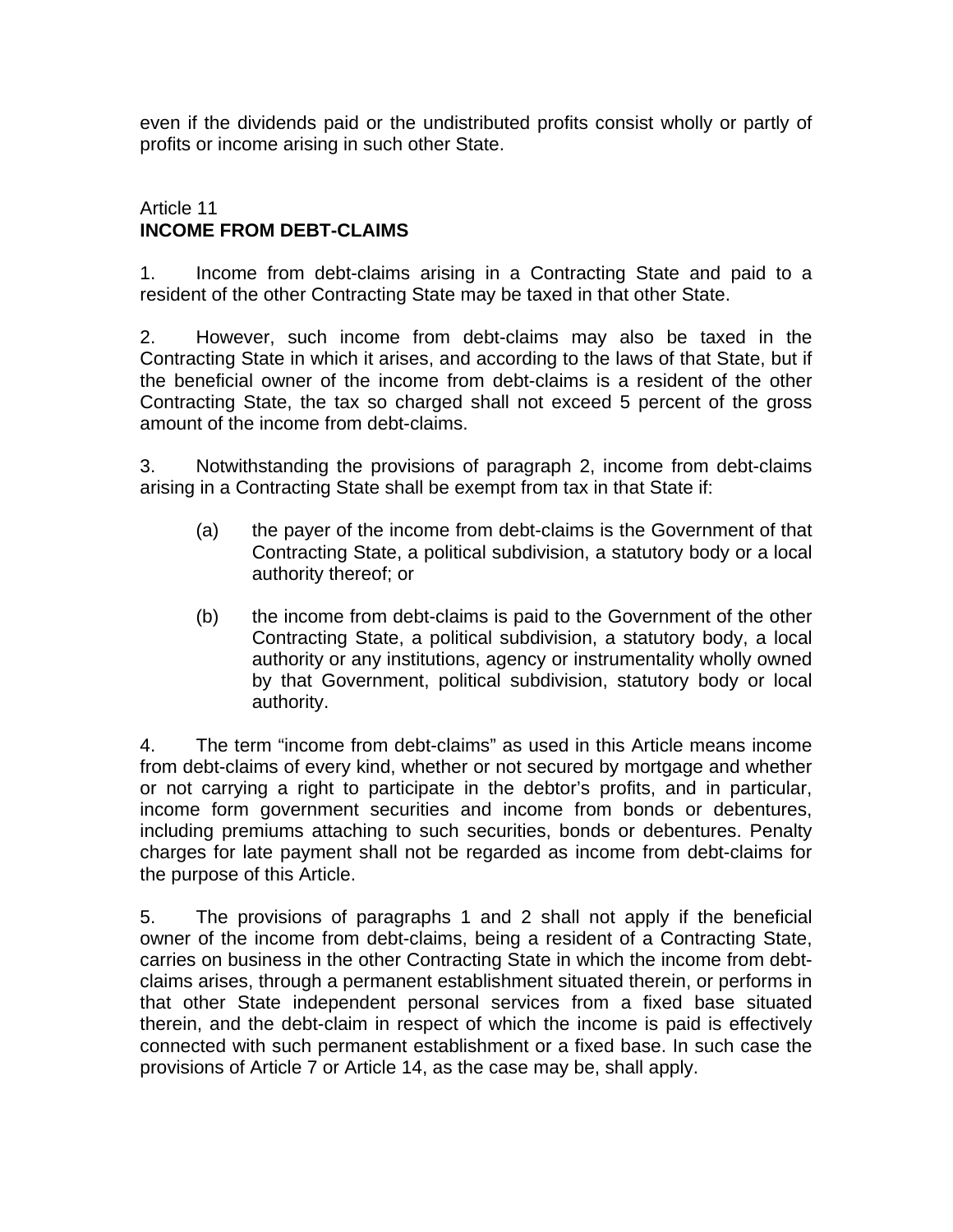6. Income from debt-claims shall be deemed to arise in a Contracting State when the payer is a resident of that State. Where, however, the person paying the income from debt-claims, whether he is a resident of a Contracting State or not, has in a Contracting State a permanent establishment or a fixed base in connection with which the indebtedness on which the income from debt-claims is paid was incurred, and such income from debt-claims is borne by such permanent establishment or fixed base, then such income from debt-claims shall be deemed to arise in the State in which the permanent establishment or fixed base is situated.

7. Where, by reason of a special relationship between the payer and the beneficial owner or between both of them and some other person, the amount of the income from debt-claims, having regard to the debt-claim for which it is paid, exceeds the amount which would have been agreed upon by the payer and the beneficial owner in the absence of such relationship, the provisions of this Article shall apply only to the last-mentioned amount. In such case, the excess part of the payments shall remain taxable according to the laws of each Contracting State, due regard being had to the other provisions of this Agreement.

# Article 12 **ROYALTIES**

1. Royalties arising in a Contracting State and paid to a resident of the other Contracting State may be taxed in that other State.

2. However, such royalties may also be taxed in the Contracting State in which they arise, and according to the laws of that State, but if the beneficial owner of the royalties is a resident of the other Contracting State, the tax so charged shall not exceed 8 percent of the gross amount of the royalties.

3. The term "royalties" as used in this Article means payments of any kind received as a consideration for the use of, or the right to use, any copyright of literary, artistic or scientific work including cinematograph films, and films or tapes for radio or television broadcasting, any patent, trade mark, design or model, plan, secret formula or process, or for the use of, or the right to use, industrial commercial or scientific equipment, or for information (know-how) concerning industrial, commercial or scientific experience or the rendering of any services or assistance of a technical nature.

4. The provisions of paragraphs 1 and 2 shall not apply if the beneficial owner of the royalties, being a resident of a Contracting State, carries on business in the other Contracting State in which the royalties arise, through a permanent establishment situated therein, or performs in that other State independent personal services from a fixed base situated therein, and the right or property in respect of which the royalties are paid is effectively connected with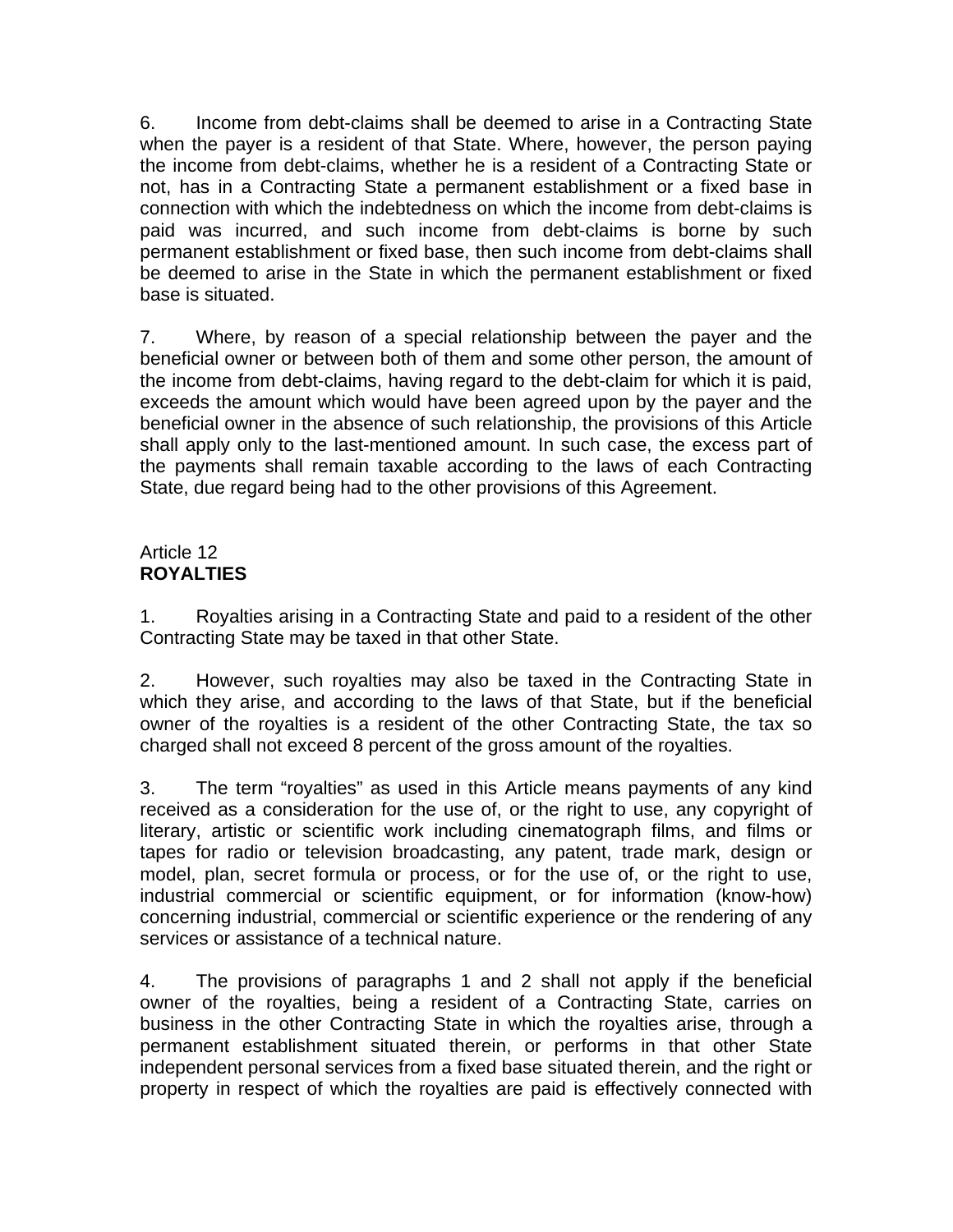such permanent establishment or fixed base. In such a case the provisions of Article 7 or Article 14, as the case may be, shall apply.

5. Royalties shall be deemed to arise in a Contracting State when the payer is a resident of that State. Where, however, the person paying such royalties, whether he is a resident of a Contracting State or not, has in a Contracting State a permanent establishment or a fixed base in connection with which the liability to pay the royalties was incurred, and such royalties are borne by such permanent establishment or fixed base, then such royalties shall be deemed to arise in the State in which the permanent establishment or fixed base is situated.

6. Where, by reason of a special relationship between the payer and the beneficial owner or between both of them and some other person, the amount of the royalties, having regard to the use, rights or information for which they are paid, exceeds the amount which would have been agreed upon by the payer and the beneficial owner in the absence of such relationship, the provisions of this Article shall apply only to the last-mentioned amount. In such case, the excess part of the payments shall remain taxable according to the laws of each Contracting State, due regard being had to the other provisions of this Agreement.

# Article 13 **CAPITAL GAINS**

1. Gains derived by a resident of a Contracting State from the alienation of immovable property referred to in Article 6 and situated in the other Contracting State may be taxed in that other State.

2. Gains from the alienation of movable property forming part of the business property of a permanent establishment which an enterprise of a Contracting State has in the other Contracting State or of a movable property pertaining to a fixed base available to a resident of a Contracting State in the other Contracting State for the purpose of performing independent personal services, including such gains from the alienation of such permanent establishment (alone or with the whole enterprise) or of such fixed base, may be taxed in that other State.

3. Gains from alienation of ships or aircraft operated in international traffic or movable property pertaining to the operation of such ships or aircrafts, shall be taxable only in the Contracting State in which the place of effective management of the enterprise is situated.

4. Notwithstanding the provisions of paragraph 2, the gains resulting from the alienation of shares in a company which is a resident of a Contracting State are taxable in that State.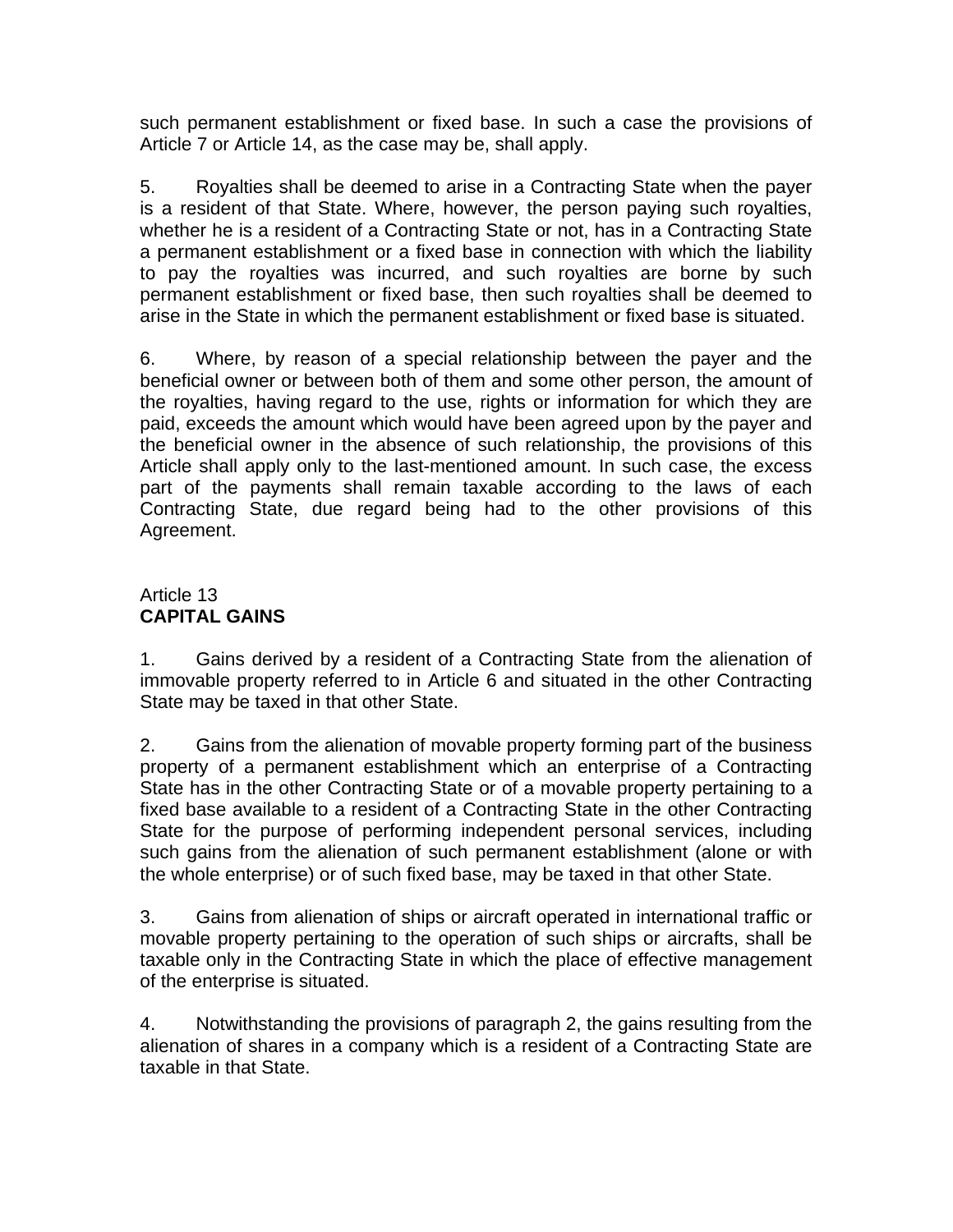5. Gains derived from the alienation of any property other than that referred to in the preceding paragraphs shall be taxable only in the Contracting State of which the alienator is a resident.

#### Article 14 **INDEPENDENT PERSONAL SERVICES**

1. Income derived by a resident of a Contracting State in respect of professional services or other activities of an independent character shall be taxable only in that State except in the following circumstances, when such income may also be taxed in the other Contracting State:

- (a) if the has a fixed base regularly available to him in the other Contracting State for the purpose of performing his activities; in that case, only so much of the income as is attributable to that fixed base may be taxed in that other Contracting State; or
- (b) if his stay in the other Contracting State is for a period or periods amounting to or exceeding in the aggregate 183 days in any twelve-month period commencing or ending in the fiscal year concerned; in that case, only so much of the income as is derived from his activities performed in that other State may be taxed in that other State.

2. The term "professional services" includes especially independent scientific, literary, artistic educational or teaching activities as well as the independent activities of physicians, lawyers, engineers, architects, dentists and accountants.

# Article 15 **DEPENDENT PERSONAL SERVICES**

1. Subject to the provisions of Articles 16, 18, 19, 20 and 21 salaries, wages and other similar remuneration derived by a resident of a Contracting State in respect of an employment shall be taxable only in that Contracting State unless the employment is exercised in the other Contracting State. In this case, remuneration derived from such employment may be taxed in that other Contracting State if:

(a) the recipient is present in the other State for a period or periods exceeding in the aggregate 183 days in any twelve month period commencing or ending in the fiscal year concerned; and, or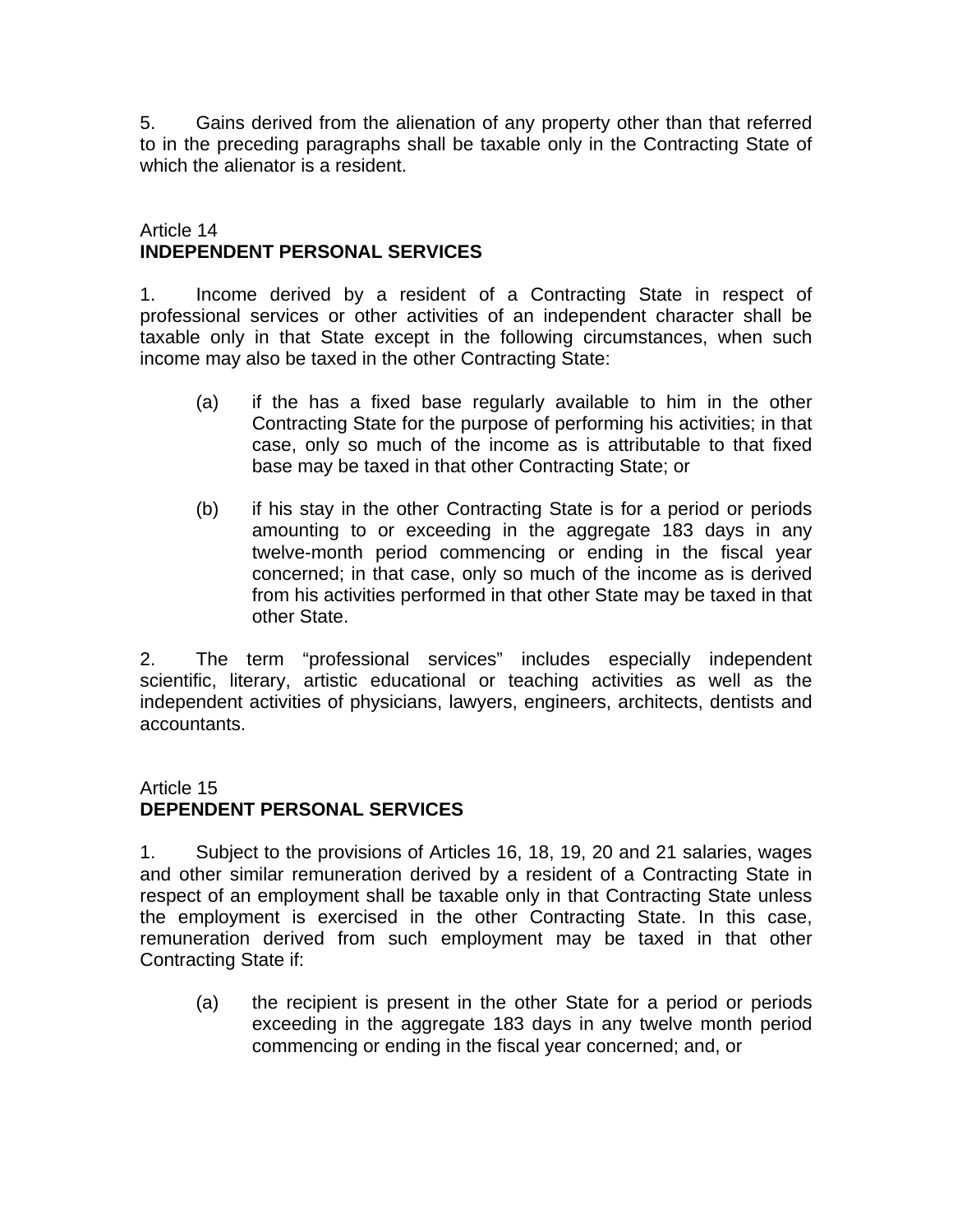- (b) the remuneration is paid by, or on behalf of, an employer who is a resident of the other Contracting State; or
- (c) the remuneration is borne by a permanent establishment or a fixed base which the employer has in the other State.

2. Notwithstanding the provisions of this Article, the remunerations derived in respect of an employment exercised aboard a ship or aircraft operating in international traffic may be taxed in the Contracting State in which the place of effective management of the enterprise is situated.

#### Article 16 **DIRECTORS' FEES**

Directors' fees and other similar payments derived by a resident of a Contracting State in his capacity as a member of the board of directors of a company which is a resident of the other Contracting State, may be taxed in that other State.

### Article 17 **ARTISTES AND SPORTSMEN**

1. Notwithstanding the provisions of Articles 14 and 15 income derived by a resident of a Contracting State as an entertainer, such as a theatre, motion picture, radio or television artiste, or a musician, or as a sportsman, from his personal activities as such exercised in the other Contracting State, may be taxed in that other State.

2. Where income in respect of personal activities exercised by an entertainer or a sportsman in his capacity as such accrues not to the entertainer or sportsman himself but to another person, that income may, notwithstanding the provisions of Articles 7, 14 and 15, be taxed in the Contracting State in which the activities of the entertainer or sportsman are exercised.

3. The provisions of paragraphs 1 and 2 shall not apply to remuneration derived from activities exercised in a Contracting State if the visit to that State is wholly or mainly financed by public funds of the other Contracting State, a political subdivision, a local authority or a statutory body thereof. In such a case, the remuneration is taxable only in the Contracting State in which the artiste or the sportsman is a resident.

Article 18 **PENSIONS AND ANNUITIES**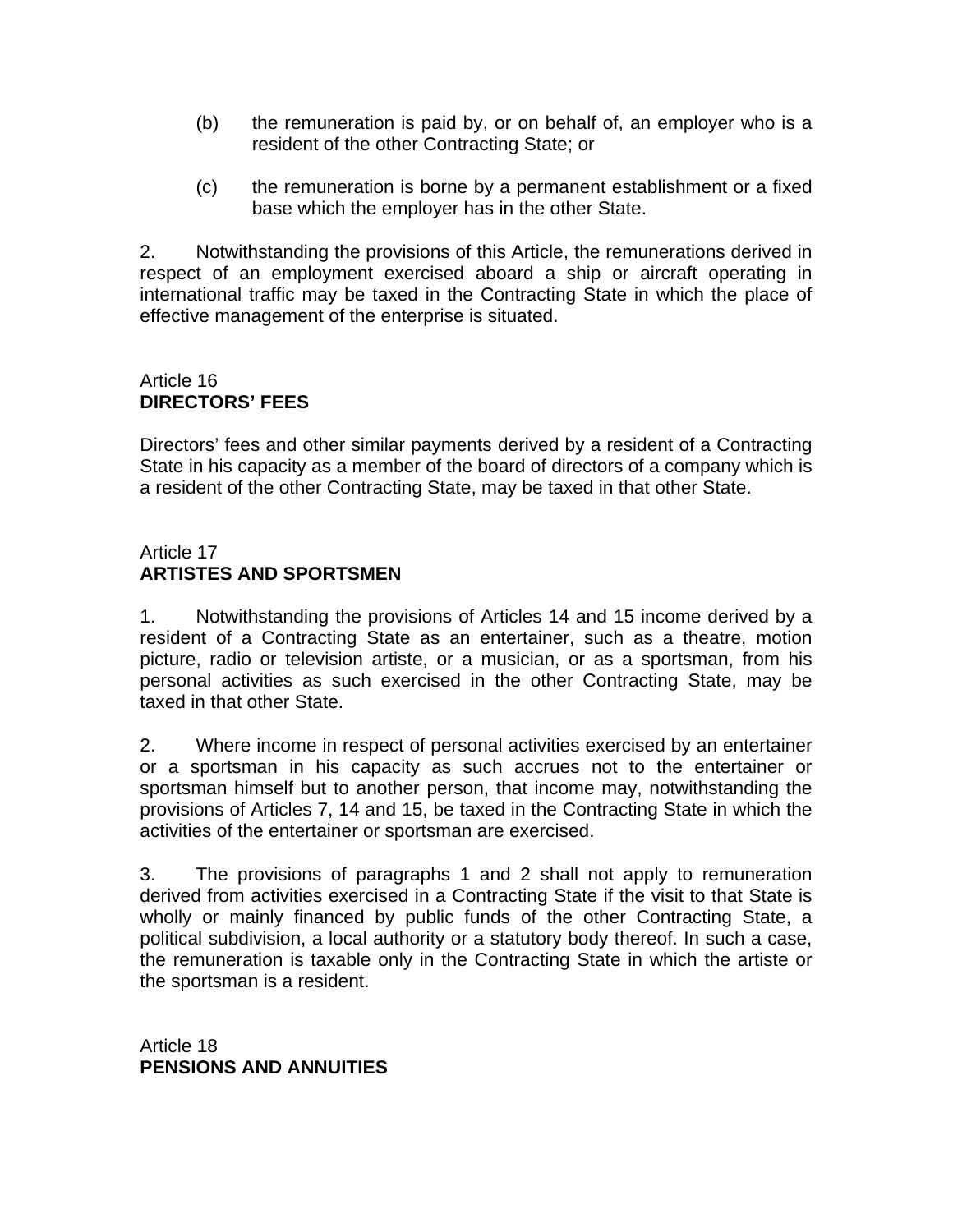1. Subject to the provisions of paragraph 2 of Article 19, pension and other similar remuneration and annuities paid to a resident of a Contracting State in consideration of past employment shall be taxable only in that State.

2. The term "annuity" means a stated sum payable periodically at stated times during life or during a specified or ascertainable period of time under an obligation to make the payments in return for adequate and full consideration in money or money's worth.

# Article 19 **GOVERNMENT SERVICE**

- 1. (a) Salaries, wages and other similar remuneration, other than a pension, paid by a Contracting State or a political subdivision or a local authority or a statutory body thereof to an individual in respect of services rendered to that State or political subdivision or local authority or statutory body thereof shall be taxable only in that State.
	- (b) However, such salaries, wages and other similar remuneration, shall be taxable only in the other Contracting State if the services are rendered in that State and the individual is a resident of that State who:
		- (i) is a national of that State; or
		- (ii) did not become a resident of that State solely for the purpose of rendering the services.
- 2. (a) Any pension paid by, or out of funds created by, a Contracting State or a political subdivision or a local authority or a statutory body thereof to any individual in respect of services rendered to that State or political subdivision or local authority or statutory body shall be taxable only in that State.
	- (b) However, such pension shall be taxable only in the other Contracting State if the individual is a resident of, and a national of, that State.

3. The provisions of Articles 15, 16 and 18 shall apply to salaries, wages and other similar remuneration or pensions in respect of services rendered in connection with any business carried on by a Contracting State or a political subdivision or a local authority or a statutory body thereof.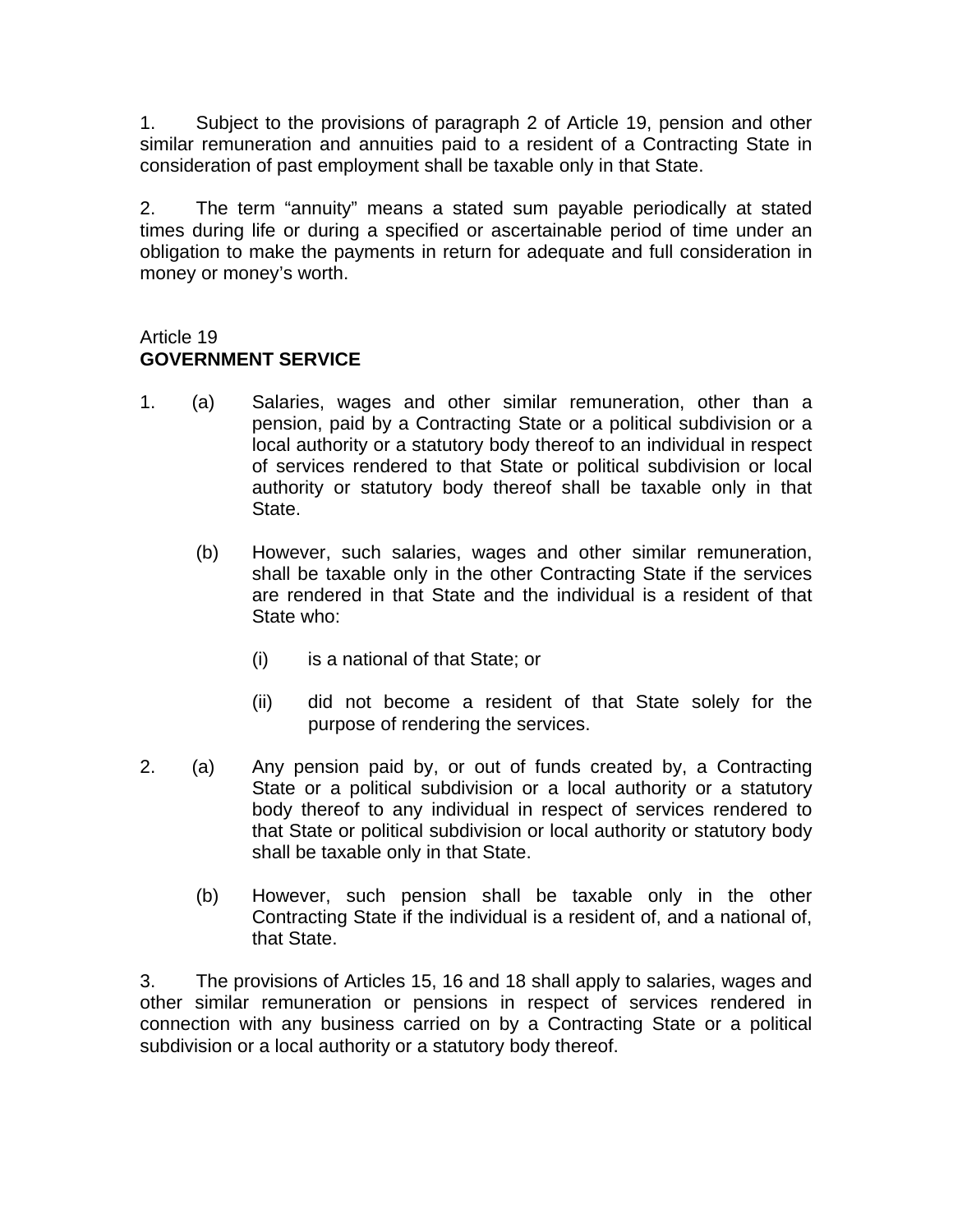#### Article 20 **STUDENTS AND TRAINEES**

An individual who is a resident of a Contracting State immediately before making a visit to the other Contracting State and is temporarily present in the other State solely:

- (a) as a student at a recognised university, college, school or other similar recognised educational institution in that other State;
- (b) as a business or technical apprentice; or
- (c) as a recipient of a grant, allowance or award for the primary purpose of study, research or training from the Government of either State or from a scientific, educational, religious or charitable organisation or under a technical assistance programme entered into by the Government of either State, shall be exempt from tax in that other State on:
	- (i) all remittances from abroad for the purposes of his maintenance, education, study, research or training;
	- (ii) the amount of such grant, allowance or award; and
	- (iii) any remuneration not exceeding 5000 US dollars per annum in respect of services in that other State provided the services are performed in connection with his study, research or training or are necessary for the purposes of his maintenance.

# Article 21 **TEACHERS AND RESEARCHERS**

An individual who is a resident of a Contracting State immediately before making a visit to the other Contracting State, and who, at the invitation of any public university, college, institution primarily for research purposes or other similar public institutions, visits that other State for a period not exceeding two years solely for the purpose of teaching or research or both at such public institution shall be exempt from tax in that other State on any remuneration for such teaching or research.

Article 22 **OTHER INCOME**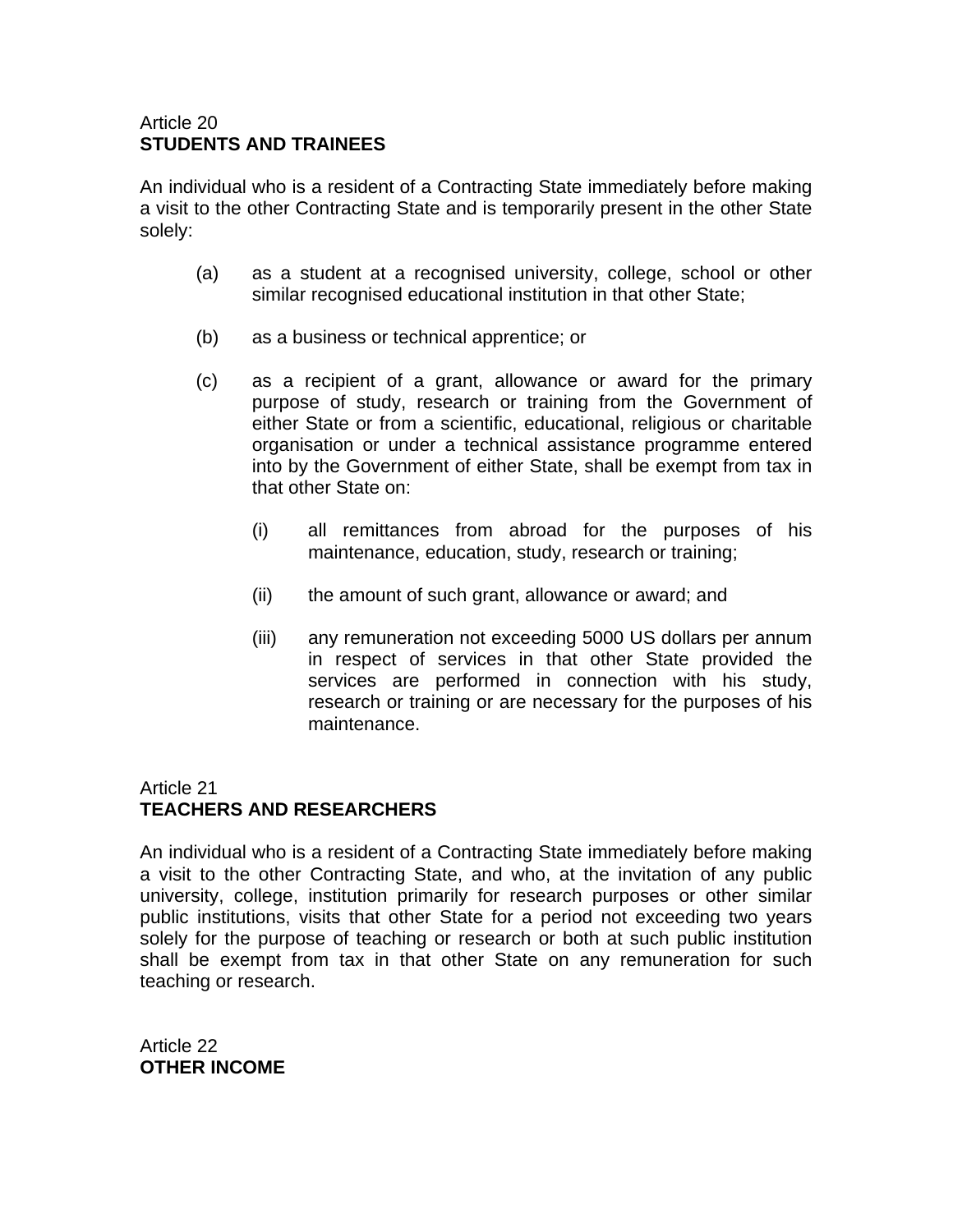1. Items of income of a resident of a Contracting State, wherever arising, not dealt with in the foregoing Articles of this Agreement shall be taxable only in that State.

2. The provisions of paragraph 1 shall not apply to income, other than income from immovable property as defined in paragraph 2 of Article 6, if the recipient of such income, being a resident of a Contracting State, carries on business in the other Contracting State through a permanent establishment situated therein, or performs in that other State independent personal services from a fixed base situated therein, and the right or property in respect of which the income is paid is effectively connected with such permanent establishment or fixed base. In such case the provisions of Article 7 or Article 14, as the case may be, shall apply.

3. Notwithstanding the provisions of paragraphs 1 and 2, items of income of a resident of a Contracting State not dealt with in the foregoing articles of this Agreement and arising in the other Contracting State may also be taxed in that other State.

# Article 23 **METHODS FOR ELIMINATION OF DOUBLE TAXATION**

- 1. Double taxation shall be eliminated as follows:
	- (a) in the case of Malaysia:

Subject to the laws of Malaysia regarding the allowance as a credit against Malaysia tax of tax payable in any country other than Malaysia, the Saudi tax payable under the laws of the Kingdom of Saudi Arabia and in accordance with this Agreement by a resident of Malaysia shall be allowed as a credit against Malaysia tax payable in respect of income derived from the Kingdom of Saudi Arabia. Where such income is a dividend paid by a company which is a resident of the Kingdom of Saudi Arabia to a resident of Malaysia and which owns not less than 15 percent of the voting shares of the company paying the dividend, the credit shall also take into account Saudi tax payable by that company in respect of its income out of which the dividend is paid. The credit shall not, however, exceed that part of the Malaysian tax, as computed before the credit is given, which is appropriate to such income;

(b) in the case of the Kingdom of Saudi Arabia:

Where a resident of a the Kingdom of Saudi Arabia derives income which, in accordance with the provisions of this Agreement, may be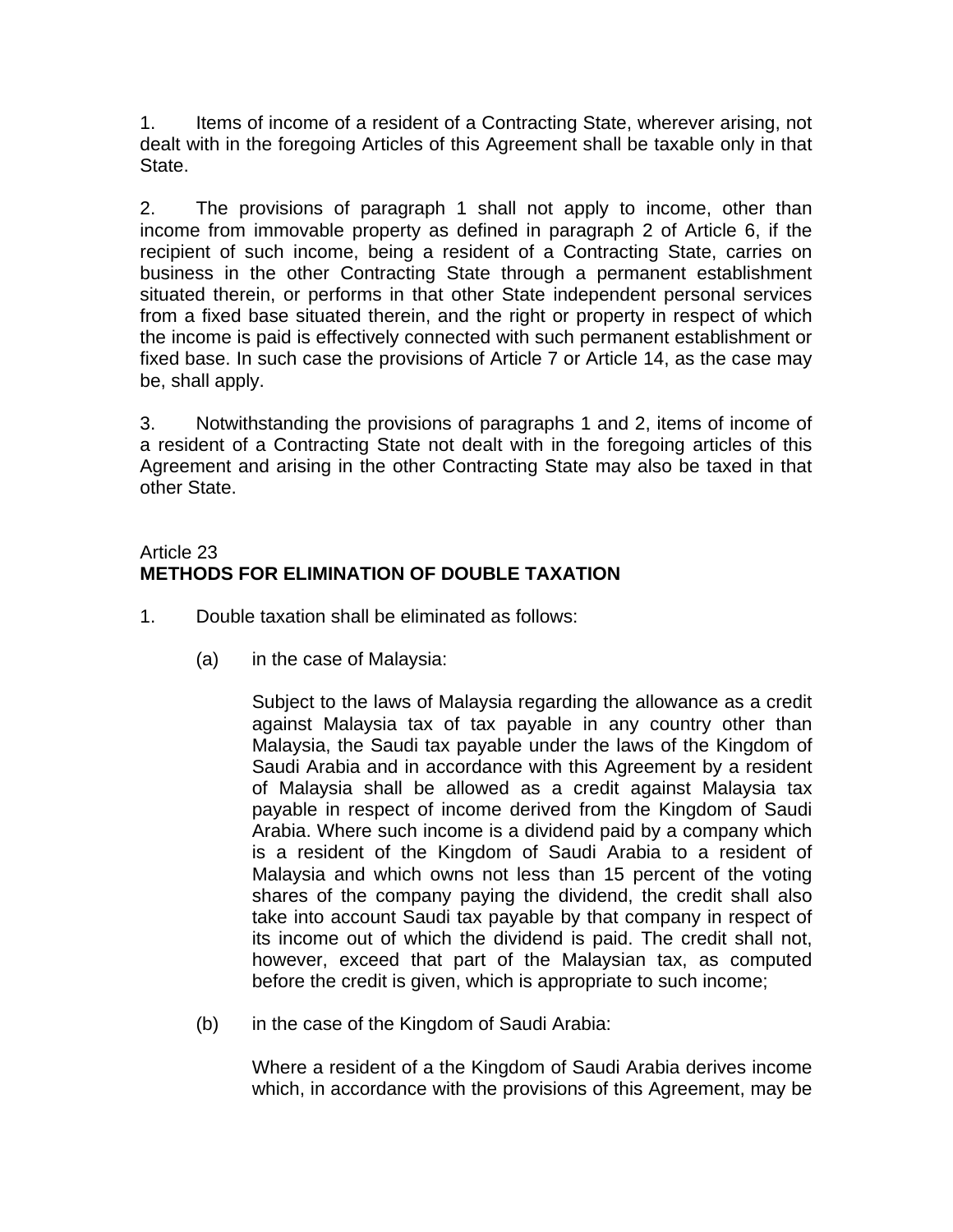taxed in Malaysia, the Kingdom of Saudi Arabia shall allow as a deduction from the tax on the income of that resident an amount equal to the tax paid in Malaysia. Such deduction shall not, however, exceed that part of the tax, as computed before the deduction is given, which is attributable to such items of income derived from Malaysia.

2. Where tax on income arising in either Contracting State is exempted or reduced under this Agreement or in accordance with the laws and regulations of either Contracting State for the promotion of economic development, such tax which has been exempted or reduced shall be deemed to have been paid for the purposes of this Article.

3. In the case of the Kingdom of Saudi Arabia, the methods for elimination of double taxation will not prejudice the provisions of the Zakat collection regime as regards Saudi nationals.

# Article 24 **MUTUAL AGREEMENT PROCEDURE**

1. Where a person considers that the actions of one or both of the States result or will result for him in taxation not in accordance with the provisions of this Agreement, he may, irrespective of the remedies provided by the domestic law of those States, present his case to the competent authority of the State of which he is a resident. The case must be presented within three years from the first notification of the action resulting in taxation not in accordance with the provisions of this Agreement.

2. The competent authority shall endeavour, if the objection appears to it to be justified and if it is not itself able to arrive at a satisfactory solution, to resolve the case by mutual agreement with the competent authority of the other Contracting State, with a view to the avoidance of taxation which is not in accordance with this Agreement. Any agreement reached shall be implemented notwithstanding any time limits in the domestic law of the Contracting States.

3. The competent authorities of both Contracting States shall endeavour to resolve by mutual agreement any difficulties or doubts arising as to the interpretation or application of this Agreement. They may also consult together for the elimination of double taxation in cases not provided for in this Agreement.

4. The competent authorities of the Contracting States may communicate with each other for the purposes of reaching an agreement in the preceding paragraphs.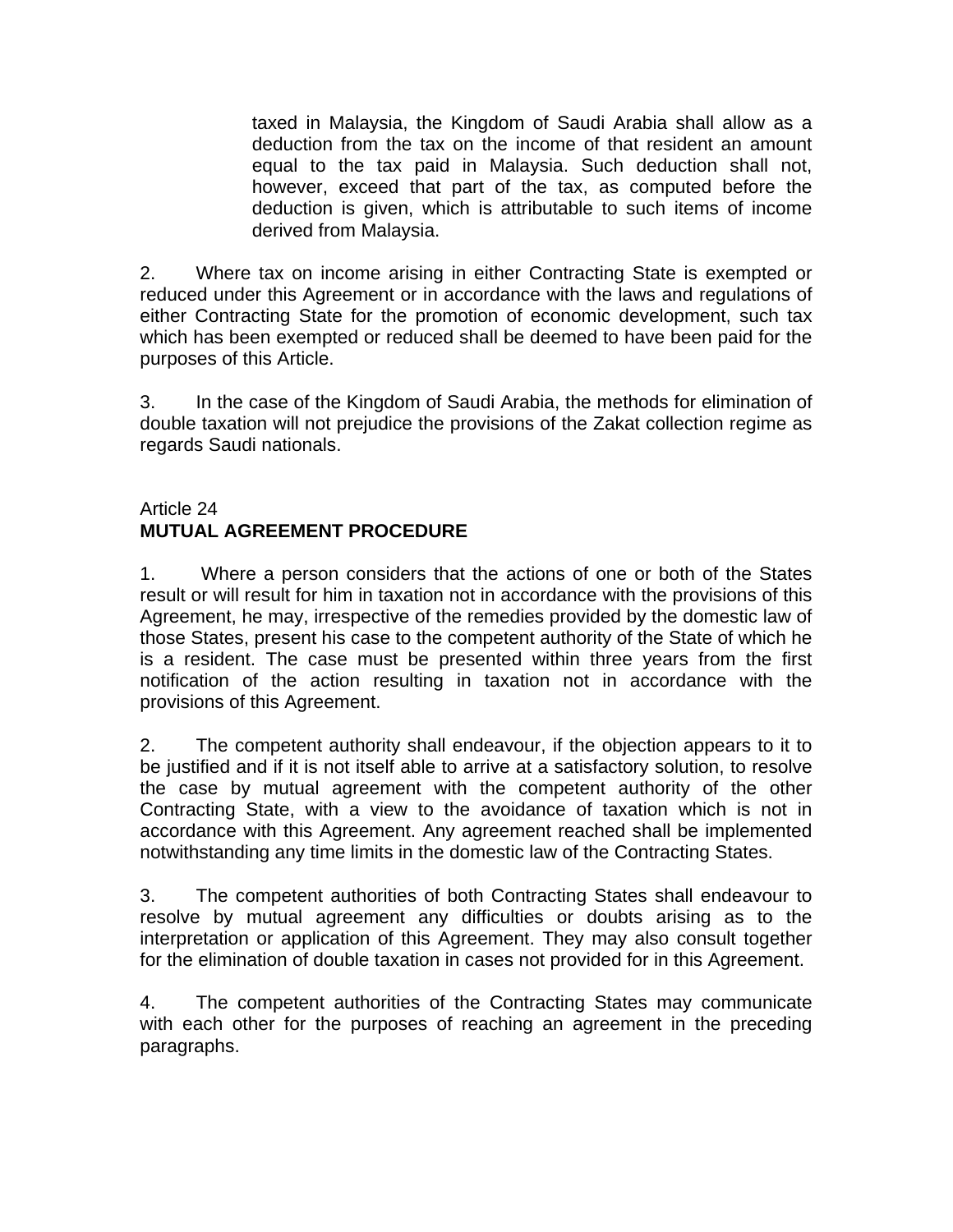#### Article 25 **EXCHANGE OF INFORMATION**

1. The competent authorities of the Contracting States shall exchange such information as is necessary for carrying out the provisions of this Agreement or of the domestic laws of the Contracting States concerning taxes covered by this Agreement insofar as the taxation thereunder is not contrary to this Agreement. The exchange of information is not restricted by Article 1. Any information received by a Contracting State shall be treated as secret in the same manner as information obtained under the domestic laws of that State and shall be disclosed only to persons or authorities (including courts and administrative bodies) concerned with the assessment or collection of, the enforcement or prosecution in respect of, or the determination of appeals in relation to, the taxes covered by this Agreement. Such persons or authorities shall use the information only for such purposes. They may disclose the information in public court proceedings or in judicial decisions.

2. In no case shall the provisions of paragraph 1 be construed so as to impose on a Contracting State the obligation:

- (a) to carry out administrative measures at variance with the laws and administrative practice of that or of the other Contracting State;
- (b) to supply information which is not obtainable under the laws or in the normal course of the administration of that or of the other Contracting State;
- (c) to supply information which would disclose any trade, business, industrial, commercial or professional secret or trade process, or information, the disclosure of which would be contrary to public policy.

### Article 26 **MEMBER OF DIPLOMATIC MISSIONS AND CONSULAR POSTS**

Nothing in this Agreement shall affect the fiscal privileges of members of diplomatic missions, or consular posts, under the general rules of international law or under the provisions of special agreements.

# Article 27 **ENTRY INTO FORCE**

1. Each of the Contracting States shall notify to the other, through the diplomatic channel, the completion of the procedures required by its law for the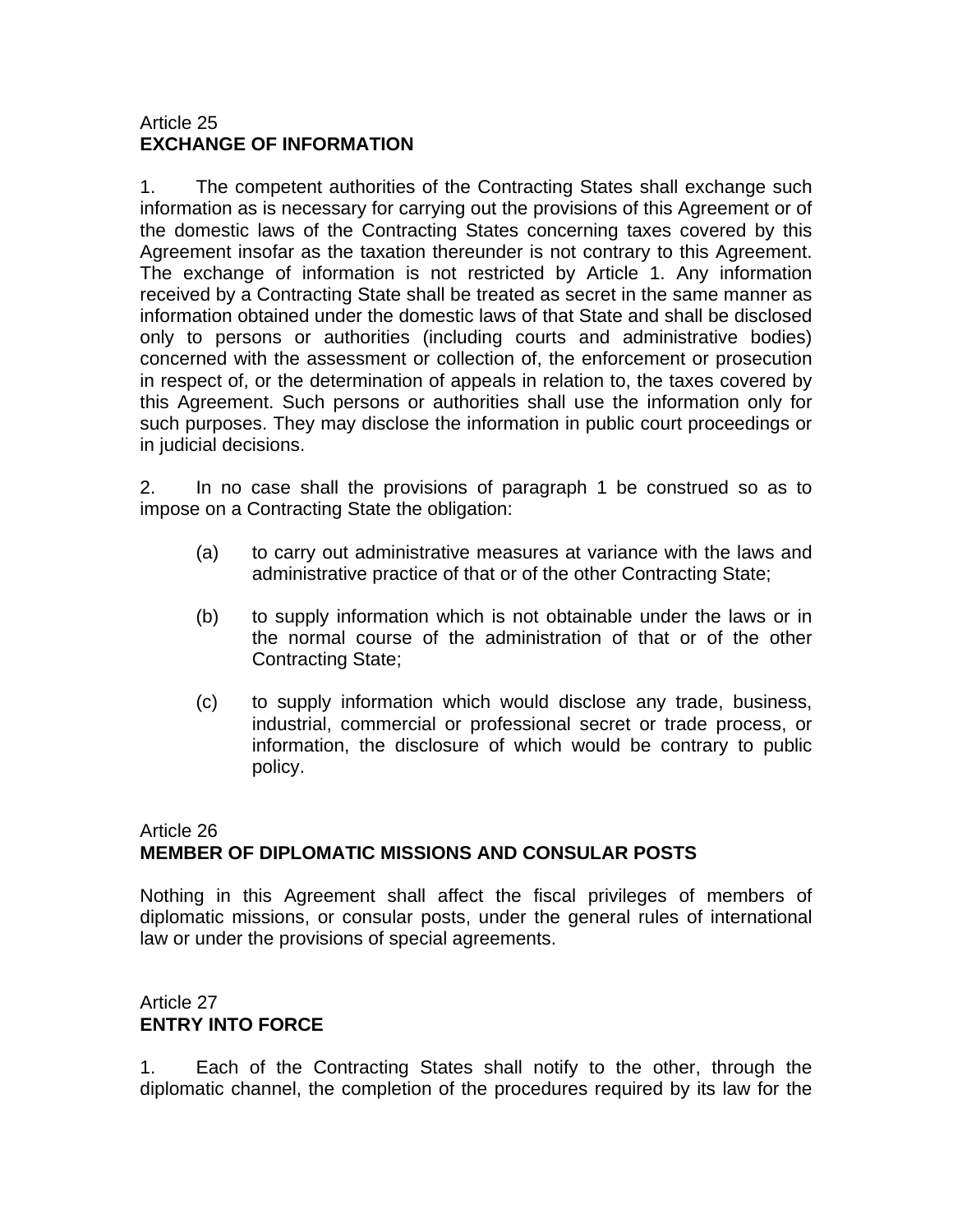entry into force of this Agreement. This Agreement shall enter into force on the first day of the second month following the month in which the later of these notifications was received.

- 2. The provisions of this Agreement shall apply:
	- (a) in the case of Malaysia:
		- (i) in respect of taxes withheld at source, to income derived on or after the first day of January in the calendar year following the year in which this Agreement enters into force;
		- (ii) in respect of Malaysian tax, other than petroleum income tax, to tax chargeable for any year of assessment beginning on or after the first day of January in the calendar year following the year in which this Agreement enters into force; and
		- (iii) in respect of petroleum income tax, to taxes chargeable for any year of assessment beginning on or after the first day of January of the second calendar year following the year in which this Agreement enters into force;
	- (b) in the case of the Kingdom of Saudi Arabia:
		- (i) with regard to taxes withheld at source, in respect of amounts paid or credited on or after the first day of January in the calendar year following the year in which this Agreement enters into force; and
		- (ii) with regard to other taxes, in respect of taxable years beginning on or after the first day of January in the calendar year following the year in which this Agreement enters into force.

# Article 28 **TERMINATION**

1. This Agreement shall remain in force indefinitely, but either of the Contracting States may terminate this Agreement, through diplomatic channel, by giving to the other Contracting State written notice of termination not later than thirtieth day of June of any calendar year starting at least five years after the year in which this Agreement entered into force.

2. In such event this Agreement shall cease to apply -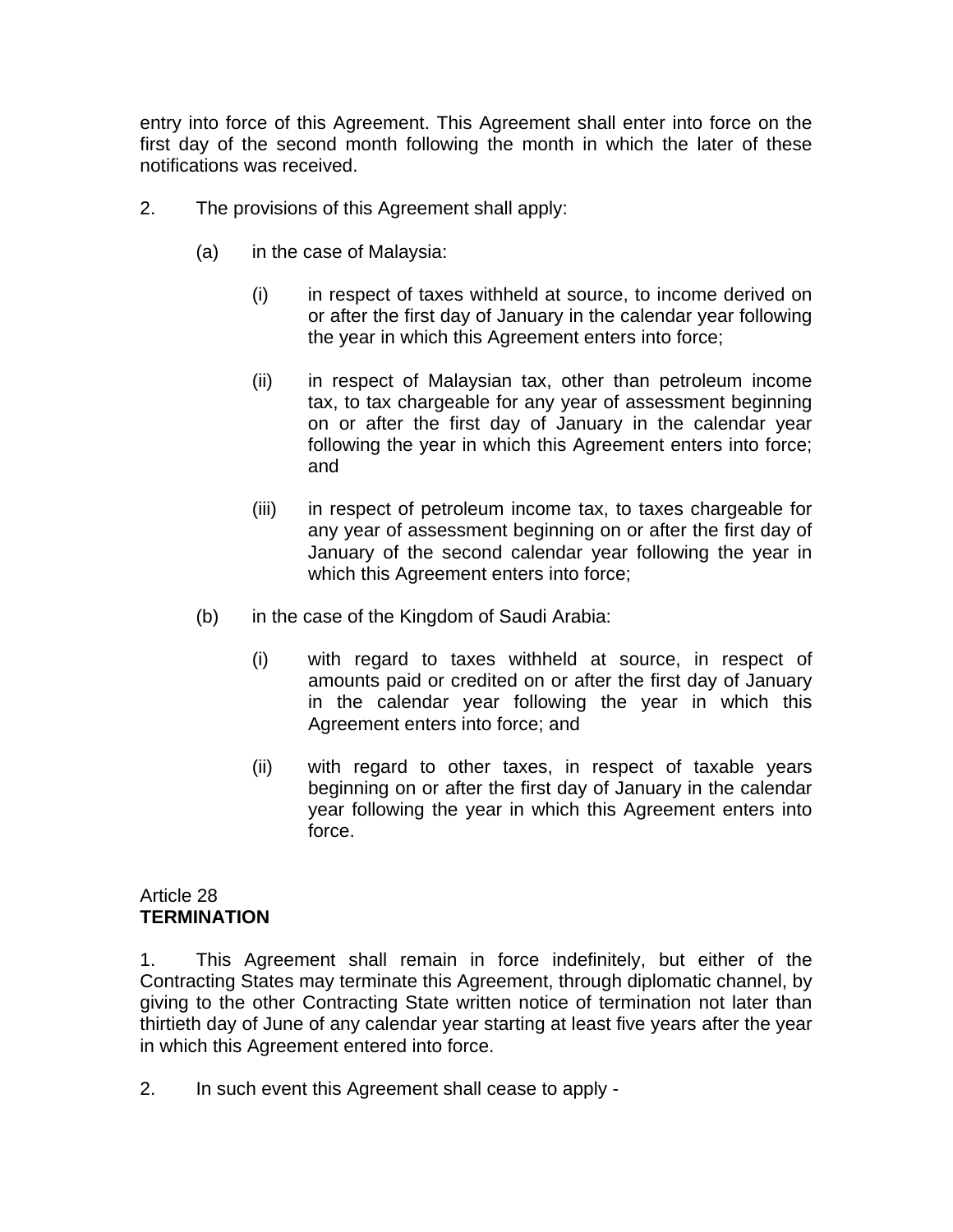- (b) in the case of Malaysia:
	- (i) in respect of taxes withheld at source, to income derived on or after the first day of January in the calendar year following the year in which the notice is given;
	- (ii) in respect of Malaysian tax, other than petroleum income tax, to tax chargeable for any year of assessment beginning on or after the first day of January in the calendar year following the year in which the notice is given; and
	- (iii) in respect of petroleum income tax, to taxes chargeable for any year of assessment beginning on or after the first day of January of the second calendar year following the year in which the notice if given;
- (a) in the case of the Kingdom of Saudi Arabia:
	- (i) with regard to taxes withheld at source, in respect of amounts paid or credited after the end of the calendar year in which such notice is given; and
	- (ii) with regard to other taxes, in respect of taxable years beginning after the end of the calendar year in which such notice is given.

IN WITNESS whereof the undersigned, duly authorised thereto, by their respective Governments, have signed this Agreement.

DONE in duplicate at Putrajaya, this 31<sup>st</sup> day of January 2006, each in Malay, Arabic and English language, all texts being equally authentic. In case of any divergence in the interpretation and the application of this Agreement, the English text shall prevail.

For the Government of For the Government of The Malaysia **Kingdom of Saudi Arabia** 

#### **PROTOCOL**

At the moment of signing of the Agreement for the Avoidance of Double Taxation and the Prevention of Tax Evasion with respect to Taxes on Income, this day concluded between the Government of Malaysia and the Government of the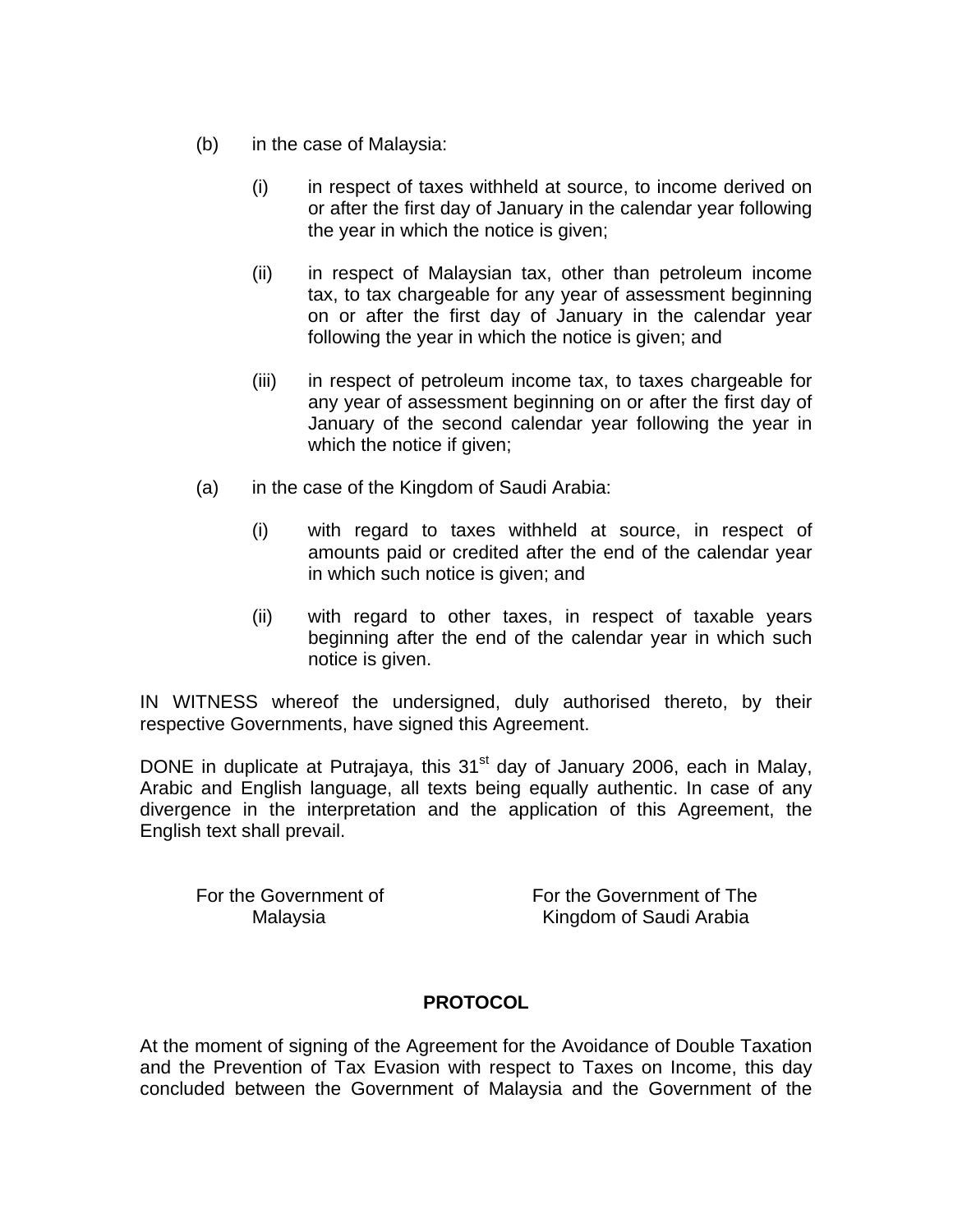Kingdom of Saudi Arabia, the undersigned have agreed that the following provisions shall form an integral part of the Agreement.

1. It is understood that the term "place of effective management" under this Agreement means the place where a company is actually managed and controlled or the place where the decision-making at the highest level on the important policies essential for the management of a company takes place.

2. The provisions of this Agreement do not have any effect on the provisions of the Agreement between the Government of Malaysia and the Government of Saudi Arabia for Reciprocal Exemption With Respect To Taxes on Income of Air Transport Enterprises of The Two Countries signed at Riyadh on 18<sup>th</sup> day of July 1993 [hereinafter referred to as "the Air Transport Agreement"]. In the event of any inconsistency between any provision of the Air Transport Agreement and any provision of this Agreement, the provision of the Air Transport Agreement shall prevail.

3. With reference to Article 4:

The term "resident" includes a legal person organized under the laws of a Contracting State and that is generally exempt from tax in that State and is established and maintained in that State either –

- (i) exclusively for a religious, charitable, educational, scientific, or other similar purpose; or
- (ii) to provide pensions or other similar benefits to employees pursuant to plan.
- 4. With reference to Article 5:

An enterprise of a Contracting State shall not be deemed to have a permanent establishment in the other Contracting State merely because it carries on at the end of a trade exhibition or conference in the other Contracting State sale of goods or merchandise it displayed at that trade exhibition or conference.

- 5. With reference to Article 7:
	- (i) The business profits derived by an enterprise of a Contracting State from the exportation of merchandise to the other Contracting State shall not be taxed in that other Contracting State. However in the case of the Kingdom of Saudi Arabia where export contracts include other activities carried on in the Kingdom of Saudi Arabia, income derived from such activities shall be taxed in the Kingdom of Saudi Arabia.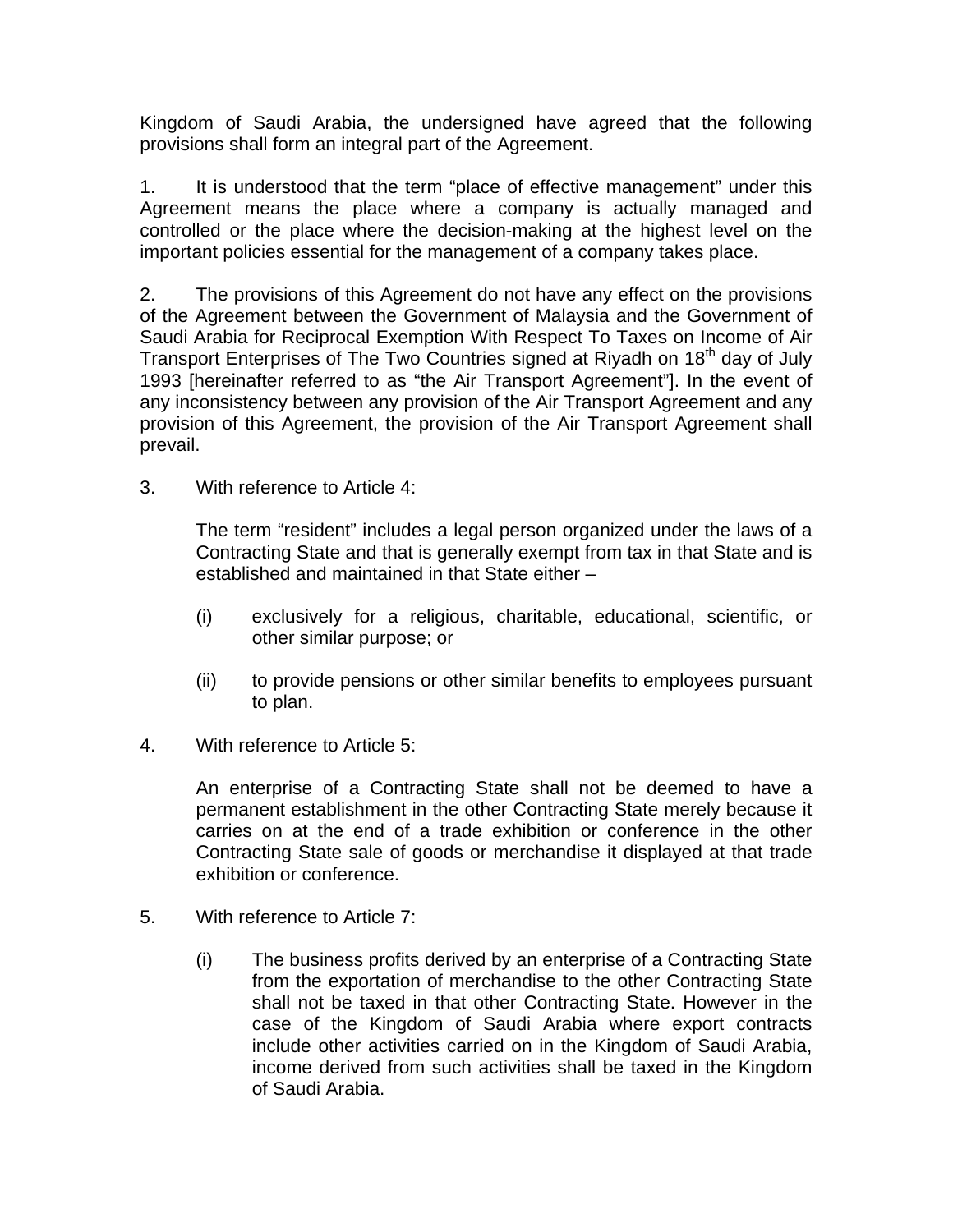- (ii) The term "business profits" includes, but is not limited to income derived form manufacturing, mercantile, banking, insurance and from the operation of inland transportation. However income derived from the performance of personal services by an individual either as an employee or in an independent capacity will be dealt with in Articles 14 and 15 respectively.
- (iii) In the case of the Kingdom of Saudi Arabia, nothing in this Article shall affect the operation of any law of the Kingdom of Saudi Arabia relating to tax imposed on income from insurance with nonresidents provided that if the relevant law in force in the Kingdom of Saudi Arabia at the date of signature of this Agreement is varied (otherwise than in minor respects so as not to affect its general character) the Contracting States shall consult with each other with a view to agreeing to any amendment of this paragraph as my be appropriate.
- (iv) If the information available to the competent authority is inadequate to determine the profits to be attributed to the permanent establishment of an enterprise, nothing in this Article shall affect the application of any law of that State relating to the determination of the tax liability of a person by the exercise of a discretion or the making of an estimate by the competent authority, provided that the law shall be applied, so far as the information available to the competent authority permits, in accordance with the principles of this Article.

IN WITNESS whereof the undersigned, duly authorized thereto, have signed this Protocol.

DONE in duplicate at Putrajaya, this 31<sup>st</sup> day of January 2006, each in Malay, Arabic, and English language, all texts being equally authentic. In case of any divergence in the interpretation and the application of this Protocol, the English text shall prevail.

For the Government of For the Government of The Malaysia **Kingdom of Saudi Arabia** 

Made 10 May 2006 [Perb. 0.6869/37 Vol. 3(19); PN(PU<sup>2</sup>)80/A/VIII]

> TAN SRI NOR MD BIN YAKCOP Second Minister of Finance